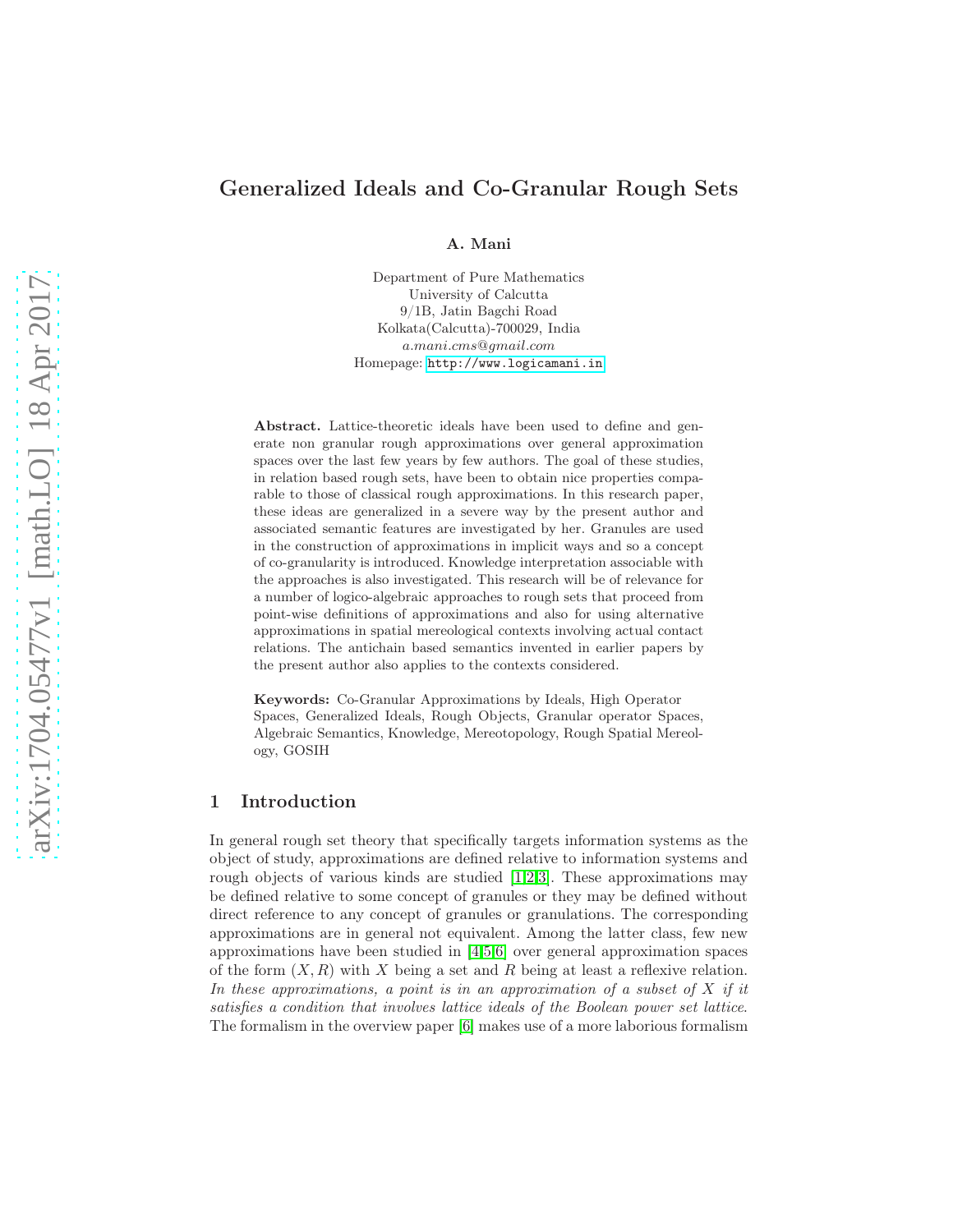- but is essentially equivalent to what has been stated in the last sentence. The significance of the obtained results and potential application contexts are not explored in the three papers mentioned [\[4,](#page-19-1)[5](#page-19-2)[,6\]](#page-19-3) in sufficient detail and many open problems remain hidden.

In this research paper, a definition of co-granularity of approximations is introduced, the methodology is generalized to specific modifications of granular operator spaces [\[7,](#page-19-4)[8\]](#page-19-5) (called co-granular operator spaces) and in particular to lattices generated by collections of sets and lattice ideals, connections with general approximation spaces (or adjacency spaces) are dropped, connections with granular operator spaces are established, issues in possible semantics of the generalized approach are computed, knowledge interpretation in the contexts are proposed, meaningful examples are constructed,ideal based rough approximations are shown to be natural in spatial mereological contexts and related problems are posed. One meaning that stands out in all this is that if a property has little to do with what something is not, then that something has the property in an approximate sense. This idea might work in some contexts - the developed/invented formalisms suggest some restrictions on possible contexts.

Ideals and filters have been used by the present author in algebraic semantics of general rough sets in some of her earlier papers like [\[9](#page-19-6)[,1](#page-18-0)[,10,](#page-19-7)[11\]](#page-19-8). Concepts of rough ideals have also been studied by different authors in specific algebras (see for example [\[12](#page-19-9)[,13\]](#page-19-10))- these studies involve the use of rough concepts within algebras. The methodology of the present paper does not correspond to those used in the mentioned papers in a direct way.

In the next section, some of the essential background is mentioned. In the third section, generalized set theoretic frameworks are introduced and properties of approximations are proved. In the following section, co-granular operator spaces are defined and studied. In the fifth section, the meaning of the approximations and generalizations are explained for the first time and both abstract and concrete examples are constructed. Mereotopological approximations are invented/developed over very recent work on actual contact algebras in the sixth section.

### 2 Background

By an *Information System I*, is meant a tuple of the form

$$
\mathcal{I} = \langle \mathbb{O}, At, \{V_a : a \in At\}, \{f_a : a \in At\} \rangle
$$

with  $\mathbb{O}$ , At and  $V_a$  being respectively sets of *Objects*, Attributes and Values respectively. In general the valuation has the form  $f_a: O \mapsto \wp(V)$ , where  $V = \bigcup V_a$  (as in indeterminate information systems). These can be used to generate various types of relational, covering or relator spaces which in turn relate to approximations of different types and form a substantial part of the problems encountered in general rough set theories. One way of defining an indiscernibility relation  $\sigma$  is as below: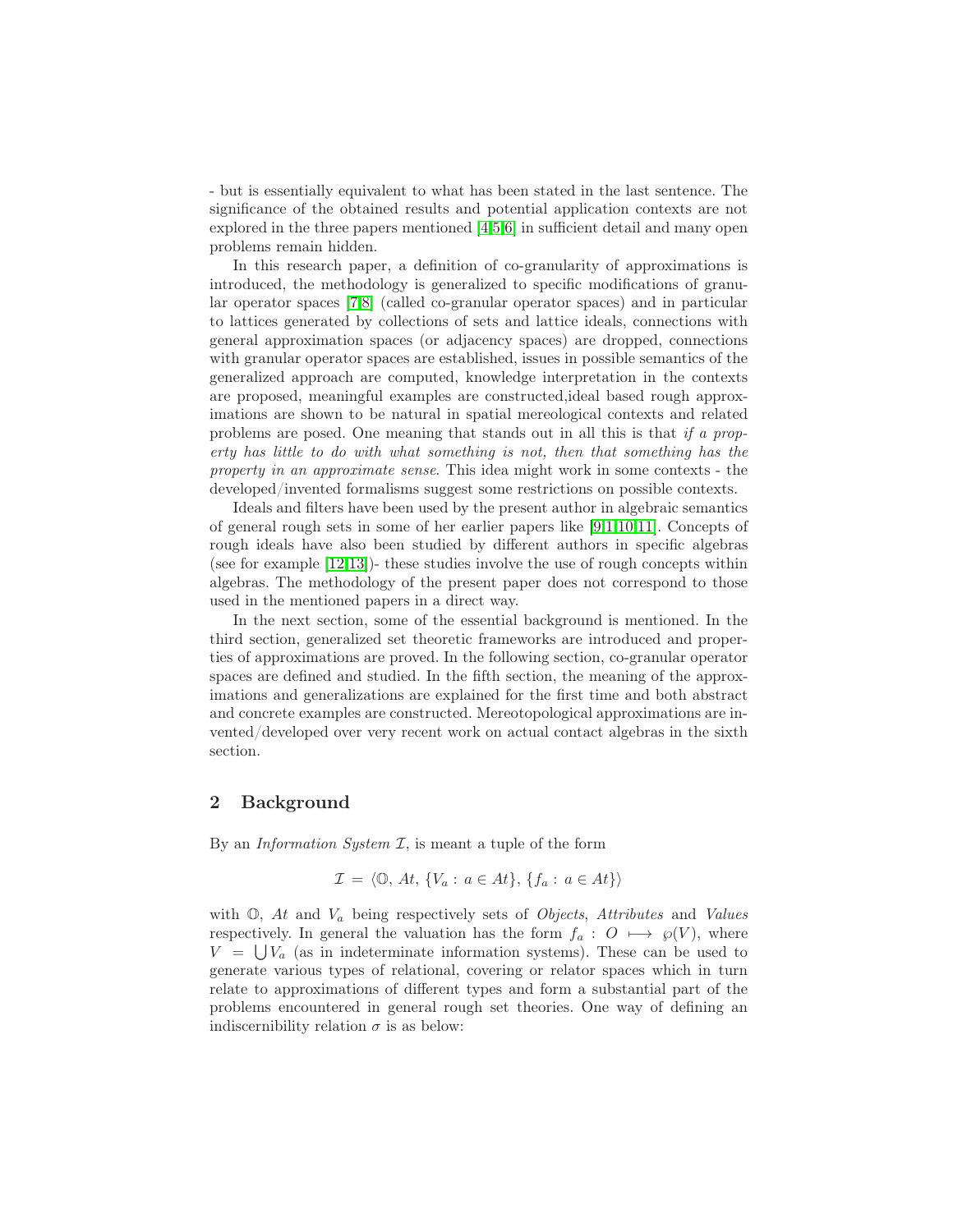For  $x, y \in \mathbb{O}$  and  $B \subseteq At, (x, y) \in \sigma$  if and only if  $(\forall a \in B) \nu(a, x) =$  $\nu(a, y)$ . In this case  $\sigma$  is an equivalence relation. Lower and upper approximations, rough equalities are defined over it and topological algebraic semantics can be formulated over roughly equivalent objects (or subsets of attributes) through extra operations. Duality theorems, proved for pre-rough algebras defined in [\[14\]](#page-19-11), are specifically for structures relation isomorphic to the approximation space  $(0, \sigma)$ . This is also true of the representation results in [\[15,](#page-19-12)[16](#page-19-13)[,17\]](#page-19-14). But these are not for information systems - optimal concepts of isomorphic information systems are considered by the present author in a forthcoming paper.

In fact in [\[15\]](#page-19-12), it has been proved by the present author that

Theorem 1. For every super rough algebra S, there exists an approximation space  $X$  such that the super rough set algebra generated by  $X$  is isomorphic to S.

The concept of inverse problem was introduced by the present author in [\[15\]](#page-19-12) and was subsequently refined in [\[1\]](#page-18-0). In simple terms, the problem is a generalization of the duality problem which may be obtained by replacing the semantic structures with parts thereof. Thus the goal of the problem is to fit a given set of approximations and some semantics to a suitable rough process originating from an information system. From the practical perspective, a few (as opposed to one) theoretical frameworks may be suitable for formulating the problem itself. The theorem mentioned above is an example of a solution of the inverse problem in the associated context.

The definition of approximations maybe granular, point wise, abstract or otherwise. In simple terms, granules are the subsets (or objects) that generate approximations and granulations are the collections of all such granules in the context. For more details see [\[1,](#page-18-0)[18\]](#page-19-15). In this paper a variation of generalized granular operator spaces, introduced and studied by the present author in [\[7](#page-19-4)[,8\]](#page-19-5), will serve as the main framework for most considerations. For reference, related definitions are mentioned below.

<span id="page-2-0"></span>**Definition 1.** A Granular Operator Space [\[7\]](#page-19-4) **GOS** S is a structure of the form  $S = \langle S, \mathcal{G}, l, u \rangle$  with S being a set, G an admissible granulation(defined below) over S and l, u being operators :  $\wp(\underline{S}) \mapsto \wp(\underline{S})$  ( $\wp(\underline{S})$  denotes the power set of S) satisfying the following  $(S$  is replaced with S if clear from the context. Lower and upper case alphabets may denote subsets ):

$$
a^{l} \subseteq a \& a^{ll} = a^{l} \& a^{u} \subseteq a^{uu}
$$

$$
(a \subseteq b \longrightarrow a^{l} \subseteq b^{l} \& a^{u} \subseteq b^{u})
$$

$$
\emptyset^{l} = \emptyset \& \emptyset^{u} = \emptyset \& \underline{S}^{l} \subseteq S \& \underline{S}^{u} \subseteq S.
$$

In the context of this definition, Admissible Granulations are granulations  $\mathcal G$ that satisfy the following three conditions (t is a term operation formed from the set operations  $\cup, \cap,^c, 1, \emptyset$ :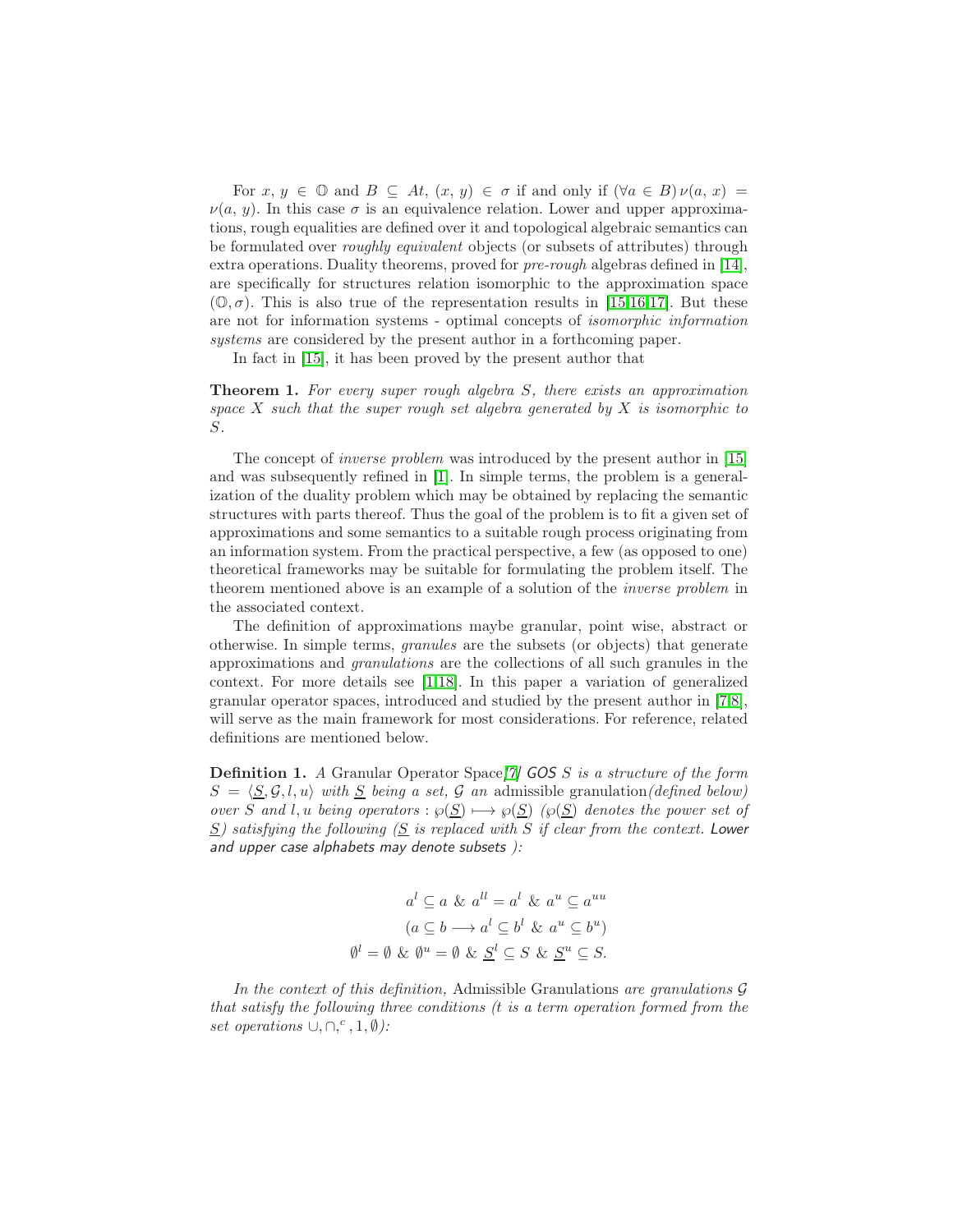$$
(\forall a \exists b_1, \dots b_r \in \mathcal{G}) t(b_1, b_2, \dots b_r) = a^l
$$
  
and  $(\forall a) (\exists b_1, \dots b_r \in \mathcal{G}) t(b_1, b_2, \dots b_r) = a^u$ , (Weak RA, WRA)  

$$
(\forall b \in \mathcal{G}) (\forall a \in \wp(\underline{S})) (b \subseteq a \longrightarrow b \subseteq a^l),
$$
 (Lower Stability, LS)  

$$
(\forall a, b \in \mathcal{G}) (\exists z \in \wp(\underline{S})) a \subset z, b \subset z \& z^l = z^u = z,
$$
 (Full Underlap, FU)

The concept of admissible granulation was defined for rough Y-systems RYS (a more general framework due to the present author in [\[1\]](#page-18-0)) using parthoods instead of set inclusion and relative to RYS,  $P = \subseteq, \mathbb{P} = \subseteq$  in granular operator spaces [\[7\]](#page-19-4). The concept of generalized granular operator spaces has been introduced in [\[8\]](#page-19-5) by the present author as a proper generalization of that of granular operator spaces. The main difference is in the replacement of  $\subset$  by arbitrary part of  $(P)$  relations in the axioms of admissible granules and inclusion of P in the signature of the structure.

**Definition 2.** A General Granular Operator Space (GSP) S is a structure of the form  $S = \langle \underline{S}, \mathcal{G}, l, u, \mathbf{P} \rangle$  with  $\underline{S}$  being a set, G an admissible granulation(defined below) over S, l, u being operators :  $\wp(\underline{S}) \longmapsto \wp(\underline{S})$  and P being a definable binary generalized transitive predicate (for parthood) on  $\wp(\underline{S})$  satisfying the same conditions as in Def[.1](#page-2-0) except for those on admissible granulations (Generalized transitivity can be any proper nontrivial generalization of parthood (see [\[11\]](#page-19-8)).  $\mathbb P$ is proper parthood (defined via Pab iff  $\mathbf{P}ab \& \neg \mathbf{P}ba$ ) and t is a term operation formed from set operations on the powerset  $\wp(S)$ :

$$
(\forall x \exists y_1, \dots y_r \in \mathcal{G}) t(y_1, y_2, \dots y_r) = x^l
$$
  
and 
$$
(\forall x) (\exists y_1, \dots y_r \in \mathcal{G}) t(y_1, y_2, \dots y_r) = x^u,
$$
 (Weak RA, WRA)  

$$
(\forall y \in \mathcal{G}) (\forall x \in \wp(\underline{S})) (\mathbf{P} yx \longrightarrow \mathbf{P} yx^l),
$$
 (Lower Stability, LS)  

$$
(\forall x, y \in \mathcal{G}) (\exists z \in \wp(\underline{S})) \mathbb{P} xz, \& \mathbb{P} yz \& z^l = z^u = z,
$$
 (Full Underlap, FU)

There are ways of defining rough approximations that do not fit into the above frameworks and the present paper is mainly about specific such cases.

#### 2.1 Ideals on Posets

A *lattice ideal* K of a lattice  $L = (L, \vee, \wedge)$  is a subset of L that satisfies the following ( $\leq$  is assumed to the definable lattice order on  $L$ ):

$$
(\forall a \in L)(\forall b \in K)(a \le b \longrightarrow a \in K)
$$
\n
$$
(o\text{-Ideal})
$$

$$
(\forall a, b \in K) a \lor b \in K
$$
 (Join Closure)

An ideal P in a lattice L is prime if and only if  $(\forall a, b)(a \land b \in P \longrightarrow a \in$ P or  $b \in P$ ). Spec(L) shall denote the set of all prime ideals. Maximal lattice filters are the same as ultrafilters. In Boolean algebras, any filter  $F$  that satisfies  $(\forall a) a \in F$  or  $a^c \in F$  is an ultra filter. *Chains* are subsets of a poset in which any two elements are comparable, while antichains are subsets of a poset in which no two distinct elements are comparable. Singletons are both chains and antichains.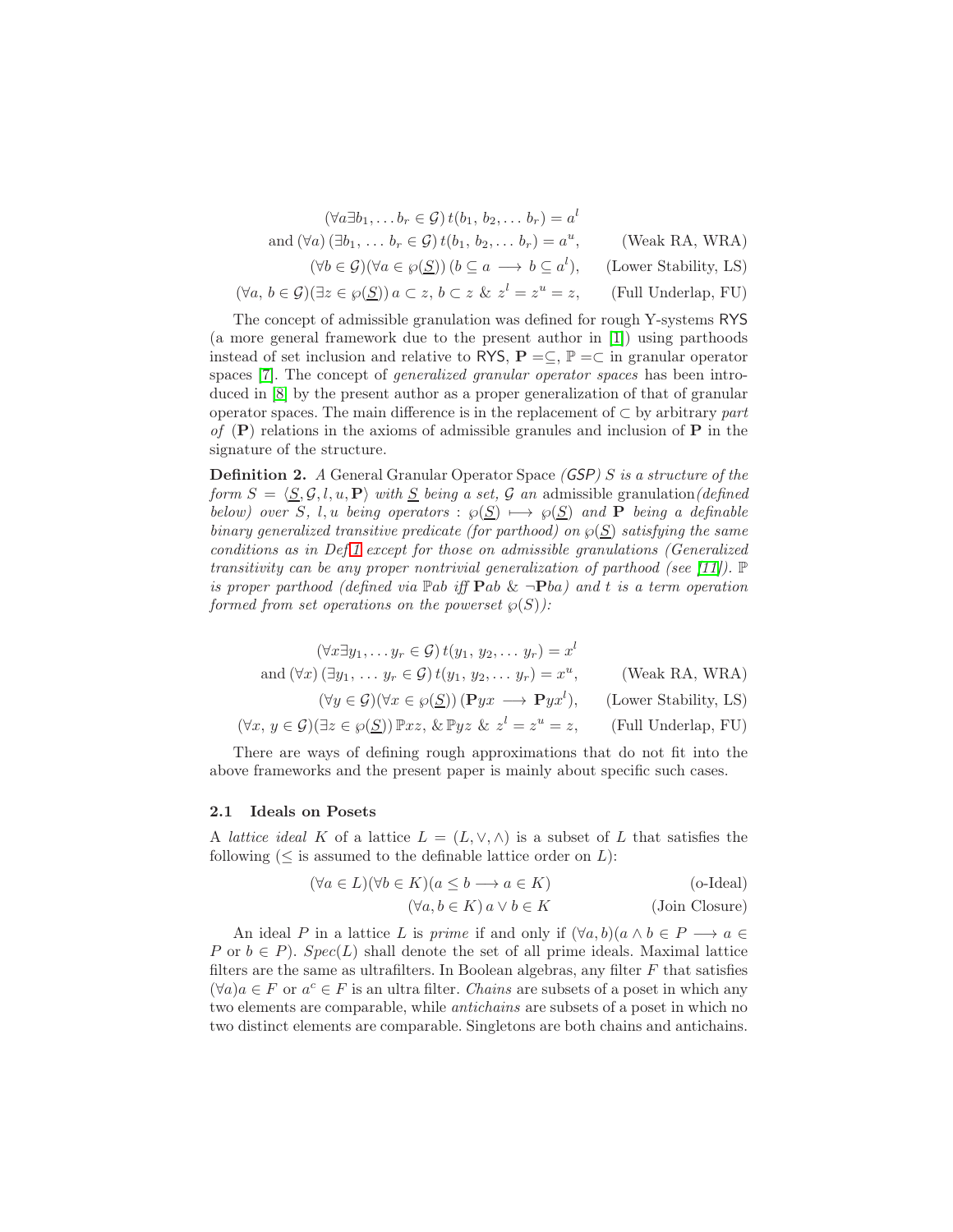#### 2.2 Ideal Based Framework

The approximations in [\[6\]](#page-19-3) are more general than the ones introduced and studied in [\[4](#page-19-1)[,5\]](#page-19-2). A complete reformulation of the main definition and approximation is presented in this subsection. These approximations are not granular in any obvious way and need not fit into generalized granular operator spaces.

**Definition 3.** • Let  $\langle X, R \rangle$  be a general approximation space with X being a set and R being a reflexive binary relation on X,

- $\langle \wp(X), \cup, \cap, \emptyset, X \rangle$  be the Boolean lattice on the power set of X. Any lattice ideal in the Boolean lattice would be referred to as an ideal and the collection of all ideals would be denoted by  $\mathcal{I}(X)$  (this is algebraic distributive lattice ordered and the implicit  $\sigma$  used is the Boolean order  $\subseteq$  ) and I a fixed ideal in it.
- Let  $[x]^R = \{a : a \in X \& Rxa\}$  and  $\langle x \rangle = \bigcap \{[b]^R : b \in X \& x \in [b]^R\}.$
- $(\forall A \in \wp(X)) A^{l_{\kappa}} = \{a : a \in A \& < a > \cap A^c \in \mathbb{I}\}\$
- $(\forall A \in \wp(X)) A^{u_{\kappa}} = \{a : a \in X \& < a > \cap A \notin \mathbb{I}\} \cup A$

The approximations have properties similar to those of approximations in classical rough set theory using the point wise definition of approximations. This is mainly due to the nature of the sets of the form  $\langle a \rangle$ .

**Theorem 2.** All of the following hold for any subset  $A, B \subseteq X$  in the context of the above definition:

- $A^{l_{\kappa}} \subseteq A \subseteq A^{u_{\kappa}}$  and  $\emptyset^{u_{\kappa}} = \emptyset, X^{l_{\kappa}} = X$
- $A \subset B \longrightarrow A^{l_{\kappa}} \subseteq B^{l_{\kappa}} \& A^{u_{\kappa}} \subseteq B^{u_{\kappa}}$
- $A^{l_{\kappa}l_{\kappa}} = A^{l_{\kappa}}, A^{u_{\kappa}u_{\kappa}} = A^{u_{\kappa}}$ ;  $(\forall A \in \mathbb{I}) A^{u_{\kappa}} = A$
- $(A \cap B)^{l_{\kappa}} = A^{l_{\kappa}} \cap B^{l_{\kappa}}$  and  $(A \cup B)^{l_{\kappa}} \supseteq A^{l_{\kappa}} \cup B^{l_{\kappa}}$
- $(A \cup B)^{u_{\kappa}} = A^{u_{\kappa}} \cup B^{u_{\kappa}}$  and  $(A \cap B)^{u_{\kappa}} \subseteq A^{u_{\kappa}} \cap B^{u_{\kappa}}$
- $A^{u_{\kappa}} = (A^c)^{l_{\kappa}c}, A^{l_{\kappa}} = (A^c)^{u_{\kappa}c}$  and  $(\forall A^c \in \mathbb{I}) A^{l_{\kappa}} = A$ .

 $\tau_R^* = \{A : A^{l_{\kappa}} = A\}$  is a topology.

## <span id="page-4-0"></span>3 Set-Theoretic Generalization of Ideal-Based Framework

Set theoretic generalizations of the approach in [\[4](#page-19-1)[,5,](#page-19-2)[6\]](#page-19-3) are proposed in this section by the present author.

If R is a binary relation on a set S, then for any  $x \in S$ , the successor *neighborhood*  $[x]_R$  generated by x is the set  $[x]_R = \{a : a \in S \& Rax\}$ , while the predecessor neighborhood  $[x]^R$  is the set  $[x]^R = \{a : a \in S \& Rxa\}.$ 

**Definition 4.** • Let  $\langle X, R \rangle$  be a general approximation space with X being a set and R being a reflexive binary relation on X,

- X be a distributive lattice (a ring of subsets of X). Let  $\mathcal{I}(X)$  be the lattice of lattice ideals of X and  $\mathbb{I} \in \mathcal{I}(X)$
- Let  $[x]^R = \{a : a \in X \& Rxa\}$  and  $\langle x \rangle = \bigcap \{[b]^R : b \in X \& x \in [b]^R\}.$
- $(\forall A \in \wp(X)) A^{l_k} = \{a : a \in A \& < a > \cap A^c \in \mathbb{I}\}\$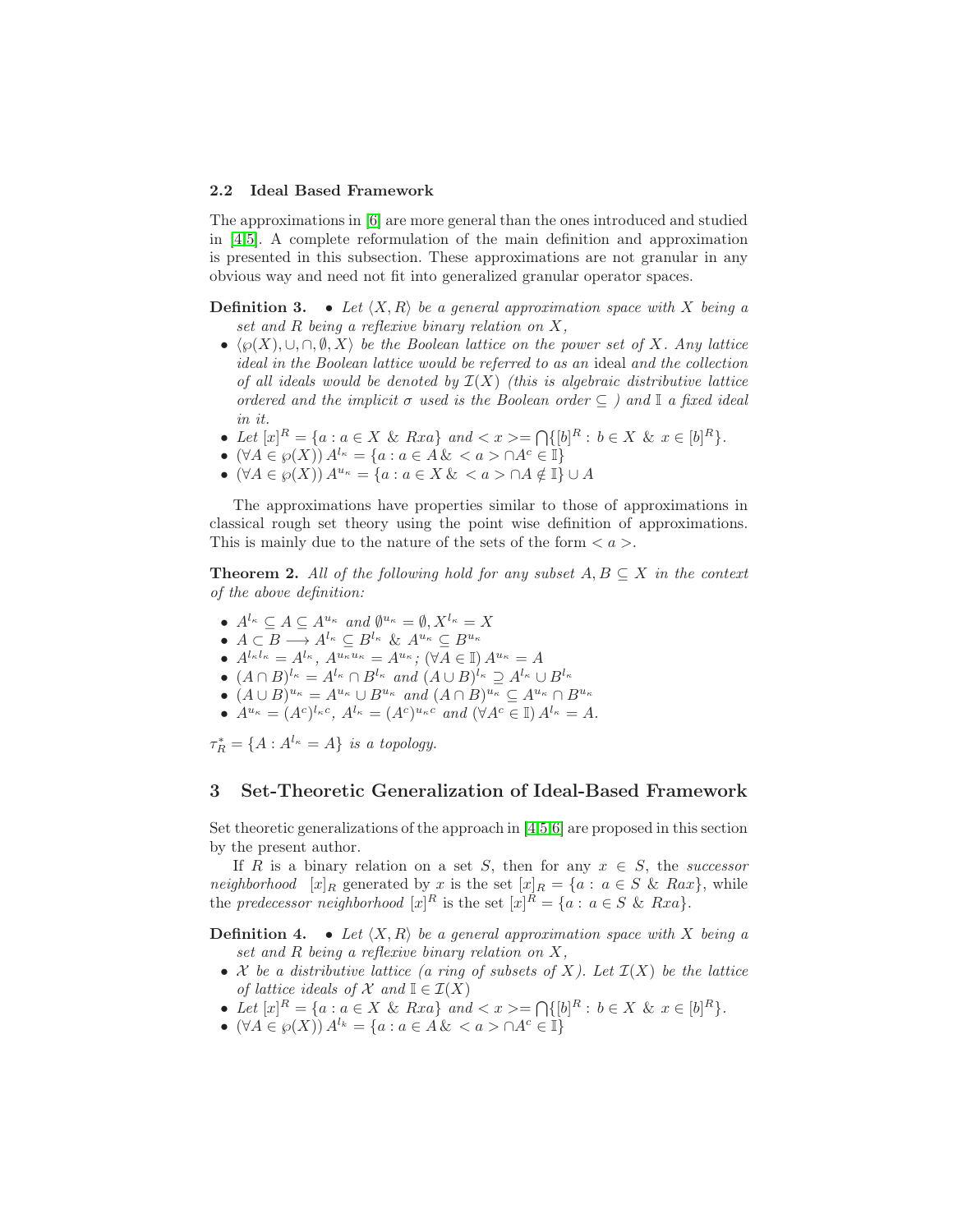- $(\forall A \in \wp(X)) A^{u_k} = \{a : a \in X \& < a > \cap A \notin \mathbb{I}\} \cup A$
- If  $\mathcal{I}(X)$  is replaced by  $Spec(X)$  in the last two statements, then the resulting lower and upper approximations will be denoted respectively by  $l_p$  and  $u_p$ .

The approximations will be referred to as Distributive set approximations by ideals *(IAD approximations)*. If in the second condition if  $X$  is an algebra of subsets of X instead, then the definitions of the approximations can be improved as below:

- $(\forall A \in \mathcal{X}) A^{l+} = \{a : a \in A \& < a > \setminus A \in \mathbb{I}\}\$
- $(\forall A \in \mathcal{X}) A^{u_+} = \{a : a \in X \& < a > \cap A \notin \mathbb{I}\} \cup A$

These approximations will be referred to as Set difference approximations by ideals (IASD approximations).

When the ideals refer to a ring of subsets, the operations used in the definition of IAD approximations refer to an algebra of sets over  $X$ . IASD approximations are better behaved.

Proposition 1. In the above, all of the following hold:

- For  $a, b \in X$ , if  $a \in **then** < a > **0**$ .
- If  $\tau ab$  if and only  $a \in < b >$  then  $\tau$  is a reflexive, transitive and weakly antisymmetric relation in the sense, if  $\tau ab \& \tau ba$  then  $\langle a \rangle = \langle b \rangle$ .

Theorem 3. The IAD approximations are well defined and satisfy all of the following for any subsets A and B:

$$
A^{l_k} \subseteq A \subseteq A^{u_k} \tag{1}
$$

$$
\emptyset^{u_k} = \emptyset; X^{l_k} = X \tag{2}
$$

$$
A \subset B \longrightarrow A^{l_k} \subseteq B^{l_k} \& A^{u_k} \subseteq B^{u_k} \tag{3}
$$

$$
A^{l_k l_k} = A^{l_k}; A^{u_k u_k} = A^{u_k} \tag{4}
$$

$$
(A \cap B)^{l_k} = A^{l_k} \cap B^{l_k}; \ (A \cup B)^{l_k} \supseteq A^{l_k} \cup B^{l_k}
$$
 (5)

$$
(A \cup B)^{u_k} = A^{u_k} \cup B^{u_k}; \ (A \cap B)^{u_k} \subseteq A^{u_k} \cap B^{u_k} \tag{6}
$$

*Proof.* •  $A^{l_k} \subseteq A \subseteq A^{u_k}$  follows from definition

- $\mathbb{I}_{q}^{u_k} = \mathbb{I}_{q_k}$  because it contains no elements.  $X^{l_k} = X$  because  $\langle x \rangle \cap \mathbb{I}_{q_k} = \mathbb{I}_{q_k}$  is a trivial ideal.
- •

Let 
$$
A \subset B
$$
  
\nIf  $x \in A^{u_k}$  then  $\langle x \rangle \cap A \notin \mathbb{I}$   
\nSo  $\langle x \rangle \cap B \notin \mathbb{I}$  and  $x \in B^{u_k}$   
\nIf  $x \in A^{l_k}$  then  $\langle x \rangle \cap A^c \in \mathbb{I}$   
\n $\langle x \rangle \cap B^c \subset \langle x \rangle \cap A^c \in \mathbb{I}$   
\nso  $\langle x \rangle \cap B^c \subset \mathbb{I}(X)$  and  $x \in B^{l_k}$ 

and so  $\langle x \rangle \cap B^c \in \mathbb{I}(X)$  and  $x \in B^{l_k}$ .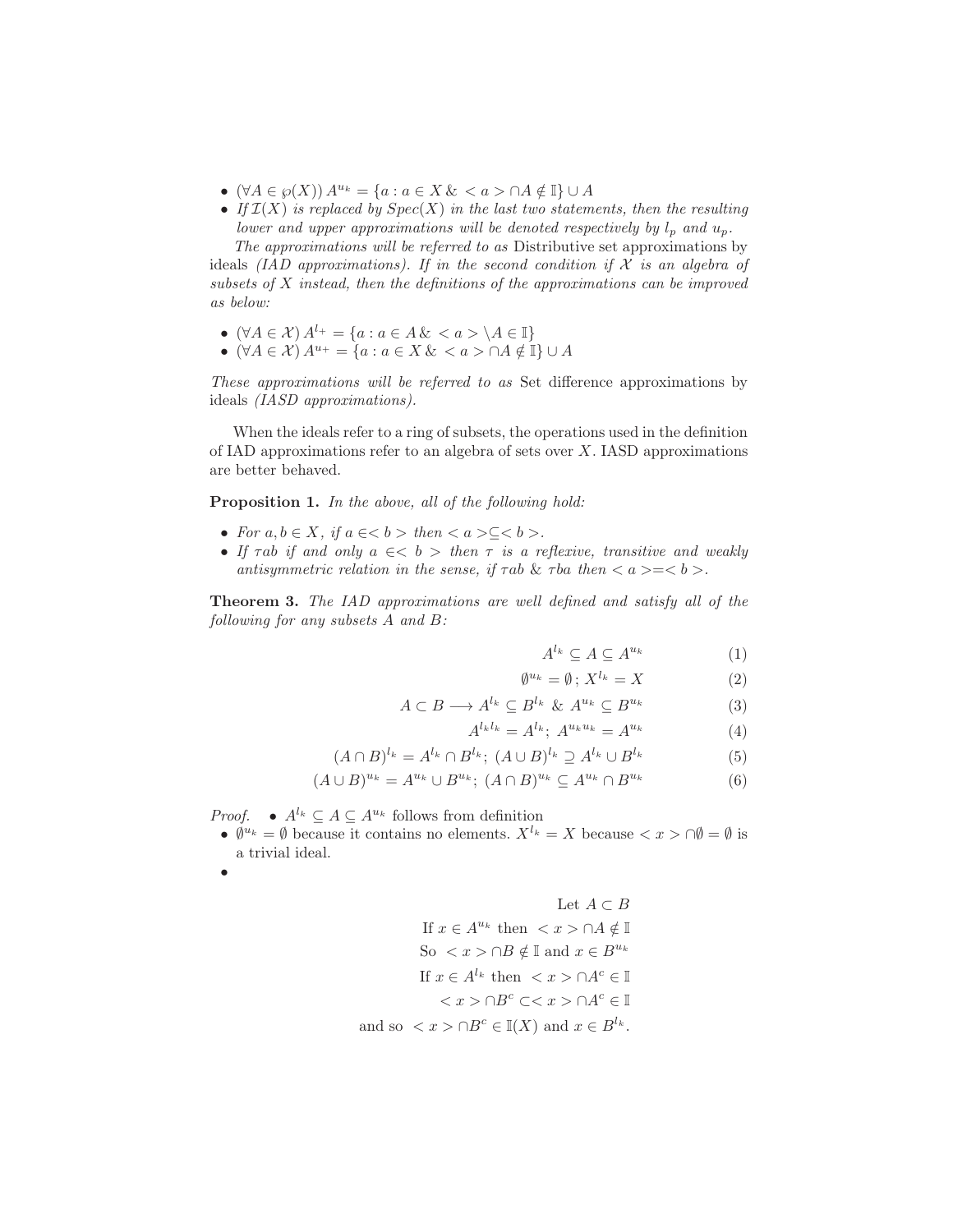- If  $a \in A^{l_k}$  then  $a > \bigcap A^c \in \mathbb{I}$  and  $a > \bigcap A^c \subseteq a > \bigcap A^{l_k c}$ . The converse also holds because of the definition of  $\langle a \rangle$ . So  $A^{l_k l_k} = A^{l_k}$ .
- It is obvious that  $A^{u_k} \subseteq A^{u_k u_k}$ . If  $x \in A^{u_k u_k}$ , then  $x \in A$  or  $x \in \langle x \rangle$  $\cap A^{u_k} \notin \mathbb{I}.$  As  $< x > \cap A \subseteq < x > \cap A^{u_k},$  so  $A^{u_k u_k} = A^{u_k}.$
- $x \in (A \cap B)^{l_k}$ , if and only if  $\langle x \rangle \cap (A \cap B)^c \in \mathbb{I}$  and  $x \in A \cap B$  if and only if  $(*x* > ∩ *A*<sup>c</sup> ∈  $\mathbb{I}$  and *< x* > ∩ *B*<sup>c</sup> ∈  $\mathbb{I}$  and *x* ∈ *A* ∩ *B* So  $(A ∩ B)^{l_k} = A^{l_k} ∩ B^{l_k}$ .$
- $x \in (A \cup B)^{l_k}$  if and only if  $\langle x \rangle \cap (A \cup B)^c \in \mathbb{I}$  and  $x \in A \cup B$  if and only if  $(*x* > ∩*A*<sup>c</sup>) ∩ (*x* > ∩*B*<sup>c</sup>) ∈ **I** and *x* ∈ *A* ∪ *B*. This implies (*x* > ∩*A*<sup>c</sup>) ∈ **I**$ and  $x \in A$  or  $\langle x \rangle \cap B^c \in \mathbb{I}$  and  $x \in B$ . So  $(A \cup B)^{l_k} \supseteq A^{l_k} \cup B^{l_k}$ .
- $x \in (A \cup B)^{u_k}$  if and only if  $x \in A \cup B$  or  $\langle x \rangle \cap (A \cup B) \notin \mathbb{I}$ . If  $x \in A \cup B$ , then  $x \in A^{u_k} \cup B^{u_k}$ .  $\langle x \rangle \cap (A \cup B) \notin \mathbb{I}$  if and only if  $\langle x \rangle \cap A \notin \mathbb{I}$  and  $\langle x \rangle \cap B \notin \mathbb{I}$ . So it follows that  $x \in A^{u_k} \cup B^{u_k}$  and conversely.
- $x \in (A \cap B)^{u_k}$  if and only if  $x \in A \cap B$  or  $\langle x \rangle \cap (A \cap B) \notin \mathbb{I}$ . If  $x \in A \cap B$ , then  $x \in A^{u_k} \cap B^{u_k}$ .  $\langle x \rangle \cap (A \cap B) \notin I$  if and only if  $\langle x \rangle \cap A \notin I$  or  $\langle x \rangle \cap B \notin \mathbb{I}$ . So it follows that  $(A \cap B)^{u_k} \subseteq A^{u_k} \cap B^{u_k}$ .

Actually full complementation can be omitted and replaced with set difference. This way the approximations can be defined on subsets of the powerset.

Theorem 4. The IASD approximations are well defined and satisfy all of the following for any subsets  $A$  and  $B$  in  $\mathcal{X}$ :

$$
A^{l+} \subseteq A \subseteq A^{u+}; \ \emptyset^{u+} = \emptyset; \ X^{l+} = X \tag{7}
$$

$$
A \subset B \longrightarrow A^{l_+} \subseteq B^{l_+} \& A^{u_+} \subseteq B^{u_+} \tag{8}
$$

 $A^{l+l+} = A^{l+}; A^{u+u+} = A$  $(9)$ 

⊓⊔

$$
(A \cap B)^{l_+} = A^{l_+} \cap B^{l_+}; \ (A \cup B)^{l_+} \supseteq A^{l_+} \cup B^{l_+}
$$
 (10)

$$
(A \cup B)^{u_+} = A^{u_+} \cup B^{u_+}; \ (A \cap B)^{u_+} \subseteq A^{u_+} \cap B^{u_+} \tag{11}
$$

Proof. The proof is similar to that of the previous theorem. Relative complementation suffices. ⊓⊔

Remark 1. The main advantages of the generalization are that knowledge of complementation is not required in construction of the IASD approximations, a potentially restricted collection of ideals is usable in the definition of approximations and this in turn improves computational efficiency.

# 4 Co-Granular Operator Spaces By Ideals

Given a binary relation on a set it is possible to regard specific subsets of the set as generalized ideals relative to the relation in question. The original motivations for the approach relate to the strategies for generalizing the concept of lattice ideal to partially ordered sets (see [\[19,](#page-19-16)[20,](#page-19-17)[21\]](#page-19-18)). It is also possible to use a binary relation on the power set to form generalized ideals consisting of some subsets of the set. Both approaches are apparently compatible with the methods used for defining approximations by ideals.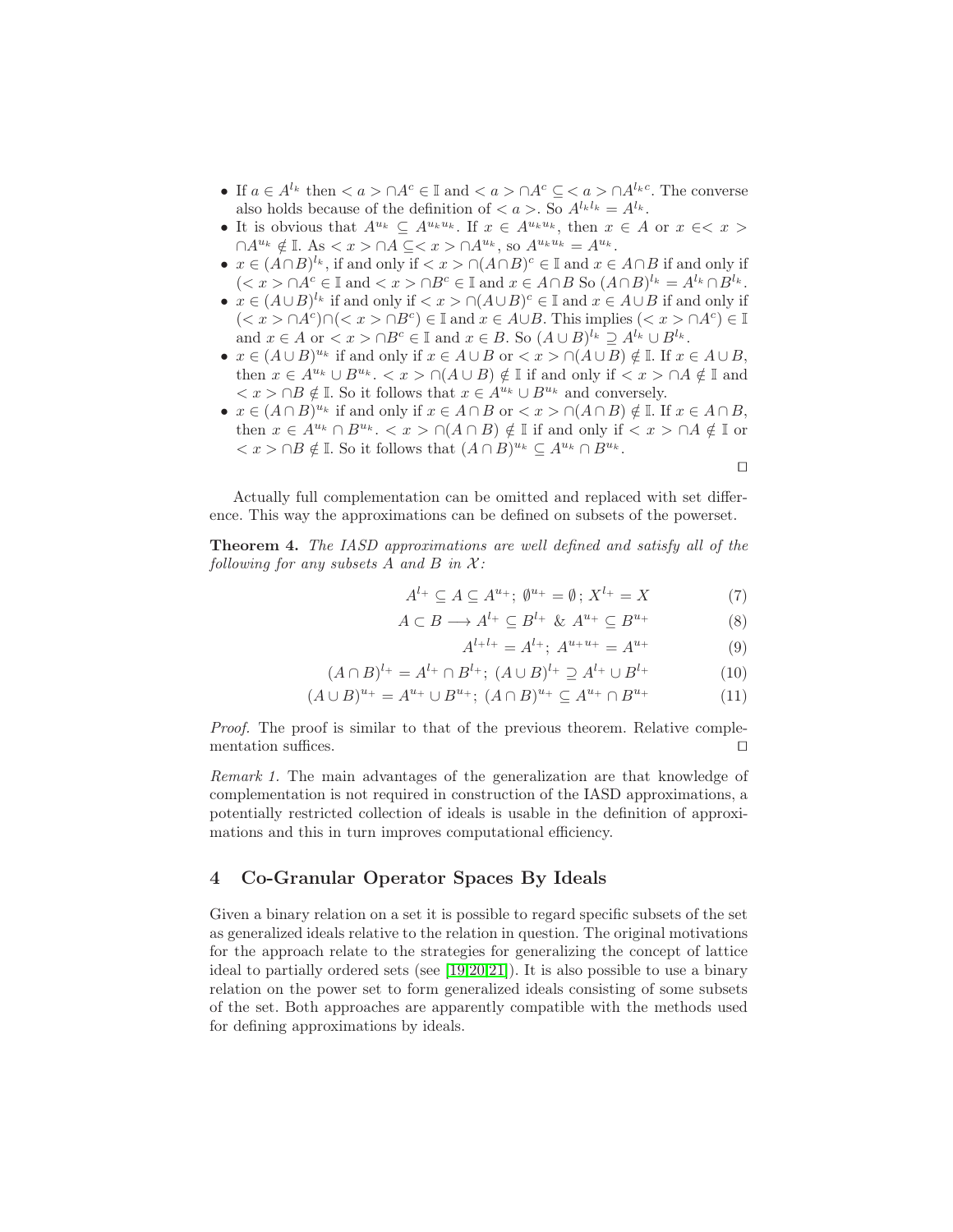In this section the two possibilities are examined and generalizations called co-granular operator spaces by ideals and higher co-granular operator spaces are proposed.

<span id="page-7-0"></span>**Definition 5.** Let H be a set and  $\sigma$  a binary relation on H (that is  $\sigma \subseteq H^2$ ) then

• The Principal Up-set generated by  $a, b \in H$  shall be the set

$$
U(a,b) = \{x : \sigma ax \& \sigma bx\}.
$$

• The Principal Down-set generated by  $a, b \in H$  shall be the set

$$
L(a,b) = \{x : \sigma xa \& \sigma xb\}.
$$

- $B \subseteq H$  is U-directed if and only if  $(\forall a, b \in B) U(a, b) \cap B \neq \emptyset$ .
- $B \subseteq H$  is L-directed if and only if  $(\forall a, b \in B) L(a, b) \cap B \neq \emptyset$ . If B is both U- and L-directed, then it is  $\sigma$ -directed.
- $K \subset H$  is a  $\sigma$ -ideal if and only if

$$
(\forall x \in H)(\forall a \in K)(\sigma xa \longrightarrow x \in K) \tag{12}
$$

$$
(\forall a, b \in K) U(a, b) \cap K \neq \emptyset \tag{13}
$$

•  $F \subset H$  is a  $\sigma$ -filter if and only if

$$
(\forall x \in H)(\forall a \in F)(\sigma ax \longrightarrow x \in F) \tag{14}
$$

$$
(\forall a, b \in F) L(a, b) \cap F \neq \emptyset \tag{15}
$$

- The set of  $\sigma$ -ideals and  $\sigma$ -filters will respectively be denoted by  $\mathcal{I}(H)$  and  $\mathcal{F}(H)$  respectively. These are all partially ordered by the set inclusion order. If the intersection of all  $\sigma$ -ideals containing a subset  $B \subset H$  is an  $\sigma$ -ideal, then it will be called the  $\sigma$ -ideal generated by B and denoted by  $\langle B \rangle$ . The collection of all principal  $\sigma$ -ideals will be denoted by  $\mathcal{I}_p(H)$ . If  $\langle x \rangle$  exists for every  $x \in H$ , then H is said to be  $\sigma$ -principal (principal for short).
- $A$   $\sigma$ -ideal  $K$  will be said to be prime if and only if

$$
(\forall a, b \in H)(L(a, b) \cap K \neq \emptyset \longrightarrow a \in K \text{ or } b \in K).
$$

The dual concept for filters can also be defined.

• A subset  $B \subseteq H$  will be said to be  $\sigma$ -convex if and only if

$$
(\forall a, b \in B)(\forall x \in H)(\sigma ax \& \sigma xb \longrightarrow x \in B)
$$

Proposition 2. All of the following hold in the context of the above definition:

- All  $\sigma$ -ideals are  $\sigma$ -convex and U-directed.
- If H is  $\sigma$ -directed, then all  $\sigma$ -ideals are  $\sigma$ -directed subsets.
- Every  $\sigma$ -ideal is contained in a maximal  $\sigma$ -ideal.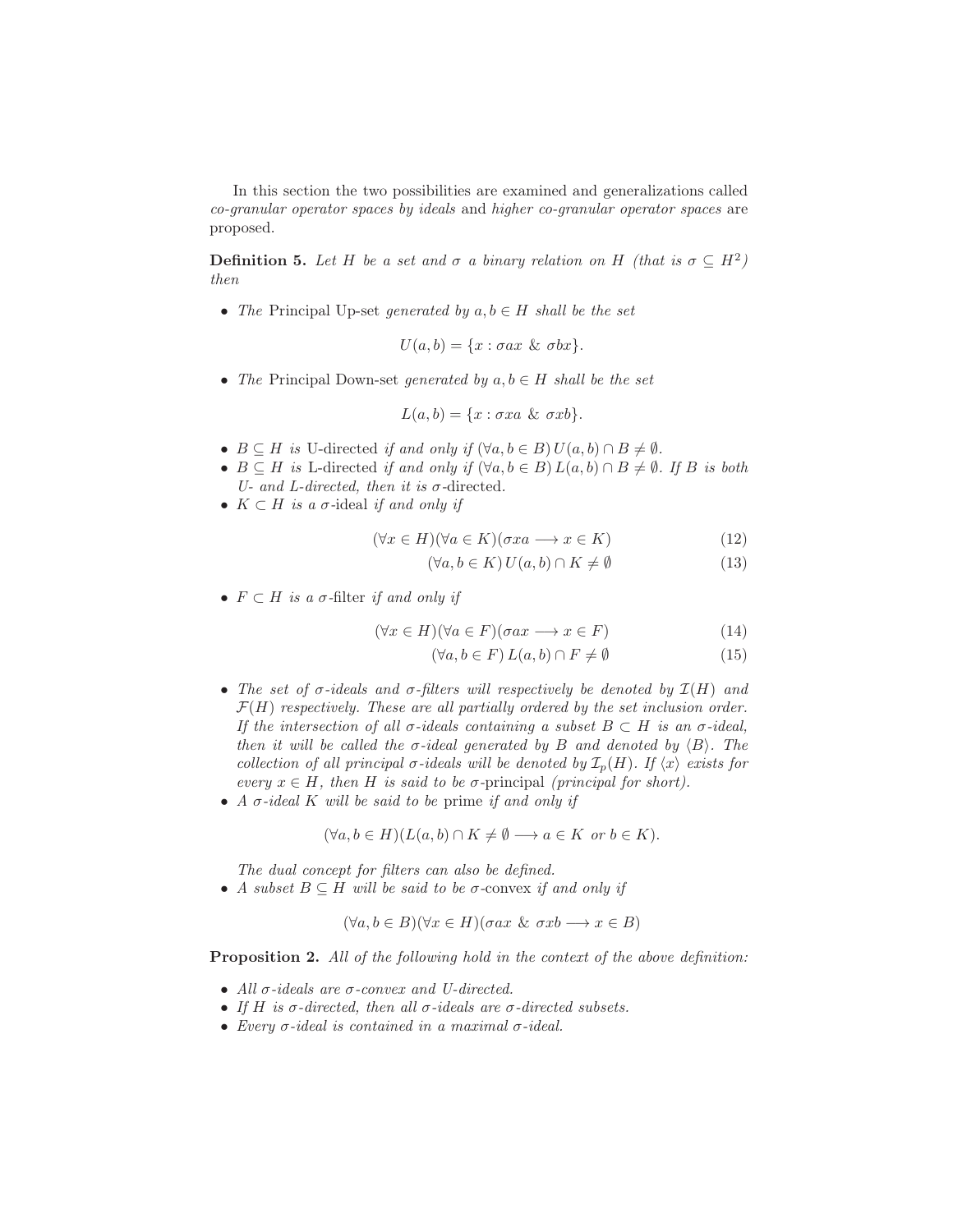- If H is L-directed, K is a prime ideal and for  $K_1, K_2 \in \mathcal{I}$  if  $K_1 \cap K_2 \subseteq K$ , then  $K_1 \subseteq K_2$  or  $K_2 \subseteq K_1$ .
- If  $\langle a \rangle$ ,  $\langle b \rangle \in \mathcal{I}_p(H)$  and  $\tau(\sigma)ab$  ( $\tau(\sigma)$  being the transitive completion of  $\sigma$ ), then  $\langle a \rangle \subseteq \langle b \rangle$ .

Proof. The proofs are not too complex and may be found in [\[19\]](#page-19-16)

Proposition 3. Neighborhoods generated by points relate to bound operators according to  $(\forall x)[x]_{\sigma} = L_{\sigma}(x,x)$  &  $[x]^{\sigma} = U_{\sigma}(x,x)$ .

Remark 2. The connection between the two is relevant when  $\sigma$  is used for generating ideals and also for the neighborhoods. There are no instances of such usage in the literature as of this writing and is an open area for further investigation.

**Definition 6.** In the context of Def[.5,](#page-7-0)  $\sigma$  will be said to be supremal if and only if

$$
(\forall a, b \in H)(\exists !^{>0} s(a, b) \in U(a, b))(x \in U(a, b) \longrightarrow s(a, b) = x \text{ or } \sigma s(a, b)x)
$$
\n(16)

Elements of the form  $s(a, b)$  are  $\sigma$ -supremums of a and b.

Theorem 5. All of the following hold:

- Anti symmetrical relations are uniquely supremal.
- σ-ideals are closed under supremal relations.
- If  $\sigma$  is supremal then  $\langle K \rangle$  exists for all nonempty subsets  $K \subseteq H$  in  $(H, \sigma)$ and is principal.
- If  $\sigma$  is supremal and  $(\mathcal{I}(H), \subseteq)$  has a least element, then it is an algebraic lattice and the finitely generated  $\sigma$ -ideals are its compact elements.
- If  $\sigma$  is supremal, let  $\mathfrak{L}, \lambda, \pi, \Sigma : \wp(H) \setminus \{\emptyset\} \longmapsto \wp(H)$  be maps such that for any  $\emptyset \neq X \subseteq H$ ,

$$
\mathfrak{L}(X) = \{ x \in H; \exists a \in X \text{ or } xa \} \text{ and } \lambda(X) = \mathfrak{L}(X) \cup X \qquad (17)
$$

$$
\pi(X) = \{ a \in H; (\exists b, c \in X) \, a = s(b, c) \} \, and \, \Sigma(X) = \pi(X) \cup X, \qquad (18)
$$

then  $\langle X \rangle = \bigcup_{1}^{\infty} (\Sigma \lambda)^n (X)$ . If  $\sigma$  is also reflexive, then  $\langle X \rangle = \bigcup_{1}^{\infty} (\pi \mathfrak{L})^n (X)$ .

- If  $(\forall a, b)$  σab or σba, then  $(H, \sigma)$  is principal,  $(\forall a \in H)(a) = \{x : \tau(\sigma)xa\}$ and  $(\mathcal{I}(H), \subseteq)$  is a chain.
- S is principal and for each  $a \in S$ ,  $\langle a \rangle = \{b; \sigma ba\}$  if and only if  $\sigma$  is a quasi order.

The above results mean that very few assumptions on  $\sigma$  suffice for reasonable properties on  $\mathcal{I}(H)$ .

**Definition 7.** By a neighborhood granulation  $\mathcal G$  on a set  $S$  will be meant a subset of the power set  $\wp(S)$  for which there exists a map  $\gamma : S \longmapsto \mathcal{G}$  such that

$$
(\forall B \in \mathcal{G})(\exists x \in S) \gamma(x) = B
$$
 (Surjectivity)  

$$
\bigcup_{x \in S} \gamma(x) = S
$$
 (Cover)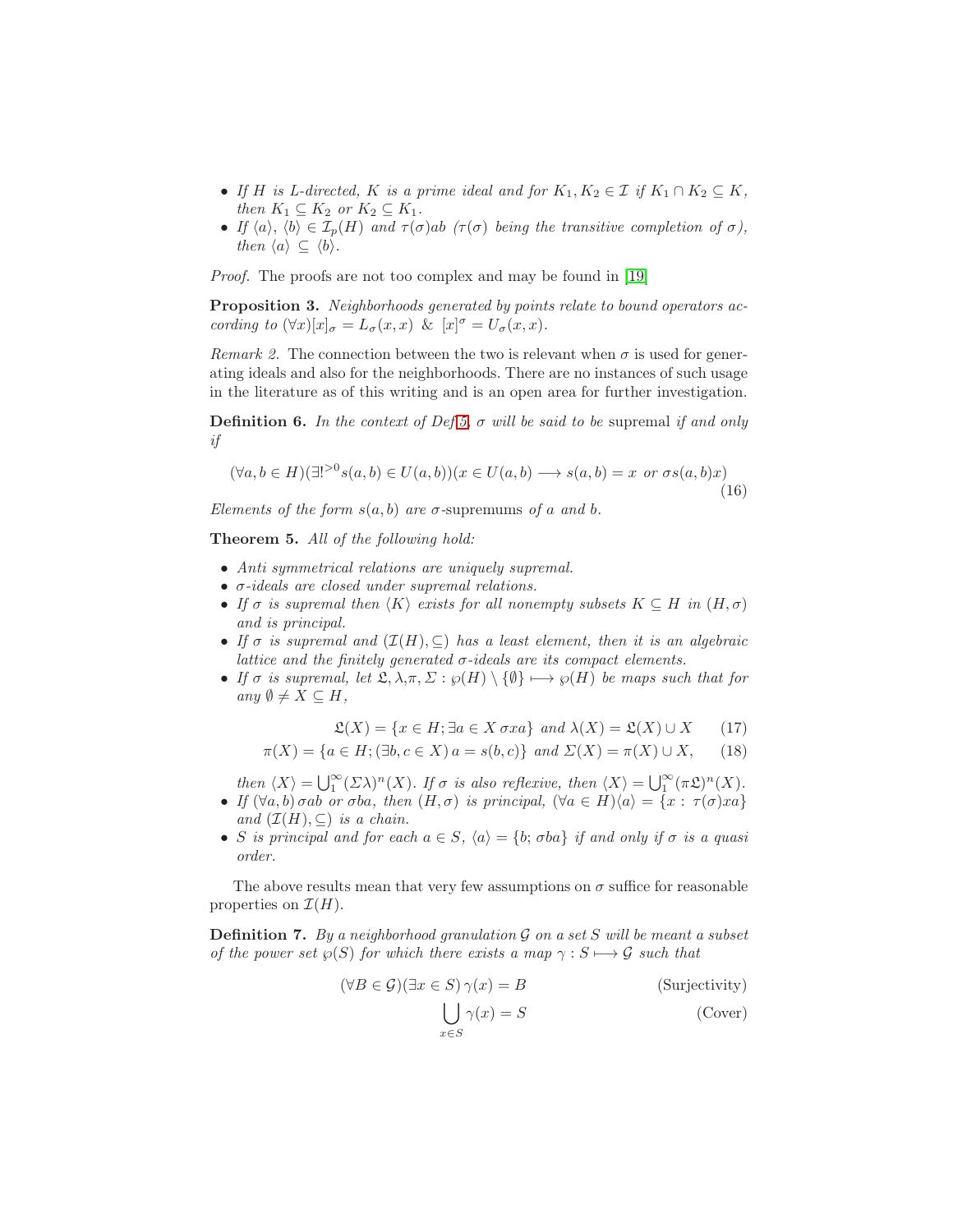Definition 8. By a Co-Granular Operator Space By Ideals GOSI will be meant a structure of the form  $S = \langle \underline{S}, \sigma, \mathcal{G}, l_*, u_* \rangle$  with  $\underline{S}$  being a set,  $\sigma$  being a binary relation on S, G a neighborhood granulation over S and  $l_*, u_*$  being \*-lower and \*-upper approximation operators :  $\wp(\underline{S}) \mapsto \wp(\underline{S})$  ( $\wp(\underline{S})$ ) denotes the power set of  $S$ ) defined as below ( $S$  is replaced with S if clear from the context. Lower and upper case alphabets may denote subsets ):

$$
(\forall X \in \wp(S)) X^{l_*} = \{ a : a \in X \& \gamma(a) \cap X^c \in \mathcal{I}_\sigma(S) \}
$$
 (\*-Lower)

$$
(\forall X \in \wp(S)) X^{u_*} = \{ a : a \in S \& \gamma(a) \cap X \notin \mathcal{I}_{\sigma}(S) \} \cup X \qquad (*\text{-Upper})
$$

In general, if rough approximations are defined by expressions of the form  $X^{\oplus} = \{a : \gamma(a) \odot X^* \in \mathcal{J}\}\$  with  $\oplus \in \{l, u\}, \mathcal{G} \subset \wp(S), \gamma : S \longmapsto \mathcal{G}$  being a map,  $* \in \{c, 1\}$  and  $\odot \in \{\cap, \cup\}$ , then the approximation will be said to be co-granular.

The definition of co-granularity can be improved/generalized in a first order language with quantifiers.

Definition 9. By a Higher Co-Granular Operator Space By Ideals GOSIH will be meant a structure of the form  $S = \langle S, \sigma, \mathcal{G}, l_o, u_o \rangle$  with  $S$  being a set,  $\sigma$  being a binary relation on the powerset  $\wp(S)$ , G a neighborhood granulation over S and  $l_o, u_o$  o-lower and o-upper approximation operators :  $\wp(\underline{S}) \longmapsto \wp(\underline{S})$  ( $\wp(\underline{S})$ ) denotes the power set of  $\underline{S}$ ) defined by the following conditions( $\underline{S}$  is replaced with S if clear from the context. Lower and upper case alphabets may denote subsets ):

For a fixed  $\mathbb{I} \in \mathcal{I}_{\sigma}(\wp(S))$  (Ideal)

$$
(\forall X \in \wp(S)) X^{l_o} = \{a : a \in X \& \gamma(a) \cap X^c \in \mathbb{I}\}
$$
 (o-Lower)

 $(\forall X \in \wp(S)) X^{u_o} = \{a : a \in S \& \gamma(a) \cap X \notin \mathbb{I}\} \cup X$  (o-Upper)

Theorem 6. All of the following hold in a GOSI S:

| (Inclusion)          | $(\forall A \in \wp(S)) A^{l_*} \subseteq A \subseteq A^{u_*})$ |
|----------------------|-----------------------------------------------------------------|
| (l-Weak Idempotency) | $(\forall A \in \wp(S)) A^{l_*l_*} \subseteq A^{l_*}$           |
| (u-Weak Idempotency) | $(\forall A \in \wp(S)) A^{u_*} \subseteq A^{u_*u_*}$           |
| (Bottom)             | $\emptyset^{l*} = \emptyset = \emptyset^{u*}$                   |
| (Top)                | $S^{l*} = S = S^{u*}$                                           |

Remark 3. The proof of the above theorem is direct. Monotonicity of the approximations need not hold in general. This is because the choice of parthood is not *sufficiently coherent* with  $\sigma$  in general. A sufficient condition can be that σ-ideals be generated by σ that are at least quasi orders.

Proposition 4. In a GOSI S all of the following hold: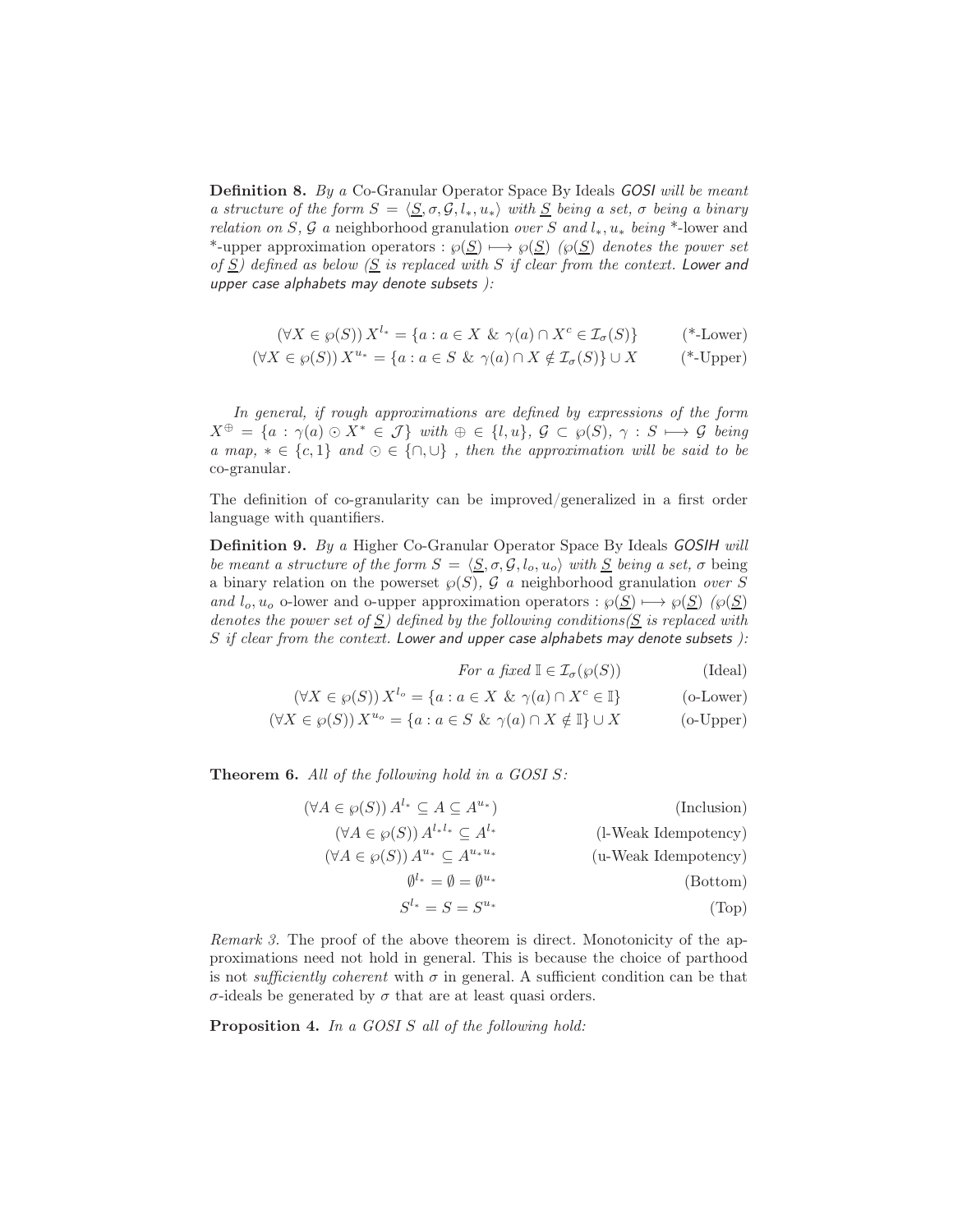- The granulation is not admissible
- The approximations  $l_*, u_*$  are not granular

Proof. It is clear that both the lower and upper co-granular approximations are not representable in terms of granules using set operations alone on  $\wp(S)$ . So weak representability (WRA) fails. □

The properties of approximations in a GOSIH depend on those of the ideal and the granulation operator  $\gamma$ . This is reflected in the next theorem:

Theorem 7. In a GOSIH S satisfying

- $\bullet$   $\sigma$  is supremal,
- $\bullet$   $\sigma$  is a quasi order and
- $(\forall a) a \in \gamma(a)$

then all of the following hold:

$$
A^{l_o} \subseteq A \subseteq A^{u_o}; \ \emptyset^{u_o} = \emptyset; \ X^{l_o} = X \tag{19}
$$

$$
A \subset B \longrightarrow A^{l_o} \subseteq B^{l_o} \& A^{u_o} \subseteq B^{u_o} \tag{20}
$$

$$
A^{l_o l_o} = A^{l_o}; \ A^{u_o} \subseteq A^{u_o u_o} \tag{21}
$$

$$
(\forall A \in \mathbb{I}) A^{u_o} = A; \ (\forall A^c \in \mathbb{I}) A^{l_o} = A
$$
\n
$$
(22)
$$

Proof. Some parts are proved below:

- Monotonicity happens because the  $\sigma$ -ideals behave reasonably well. If  $A \subset B$ , then for any  $z \in A^{l_o}$ , it is necessary that  $\gamma(z) \cap B^c \subseteq \gamma(z) \cap A^c$ . This ensures that  $A^{l_o} \subseteq B^{l_o}$ . Again for the upper approximation, If  $A \subset B$  and  $z \in A^{u_o}$ ,  $\gamma(z) \cap A \notin \mathcal{I}$  holds. As then  $\gamma(z) \cap A \subseteq \gamma(z) \cap B$ , it follows that  $\gamma(z) \cap B \notin \mathcal{I}$ . This ensures  $A^{u_o} \subseteq B^{u_o}$ .
- For proving  $(\forall A \in \mathbb{I}) A^{u_o} = A$ , note that if  $z \in A^{u_o}$  then it is necessary that  $\gamma(z) \cap A \notin \mathbb{I}$  or  $z \in A$ . It is not possible that  $\gamma(z) \cap A \notin \mathbb{I}$  as A is in I. So  $A^{u_o}=A.$
- Again, if  $z \in A$  and  $\gamma(z) \cap A^c \in \mathbb{I}$  and  $A^c \in \mathbb{I}$ , then  $z \in A$  and  $z \in A^{l_o}$ . This yields  $A = A^{l_o}$ .

All this shows that the ideal based approach works due to the properties of the ideals.

Definition 10. For all of the above cases, a natural concept of A being roughly included in B  $(A \sqsubseteq B)$  if and only if  $A^l \subseteq B^l$  and  $A^u \subseteq B^u$  for relevant choices of l, u. A is roughly equal to B  $(A \approx_{l,u} B)$  if and only if  $A \subseteq B \& B \subseteq A$ . Quotients of the equivalence  $\approx_{l,u}$  will be referred to as rough objects.

**Theorem 8.** The antichain based semantics of  $[8,7]$  $[8,7]$  applies to all of GOSI and GOSIH contexts with corresponding concepts of rough equalities.

The proof consists in adapting the entire process of the semantics in the papers to the context. Granularity of approximations is not essential for this. More details will appear in a separate paper.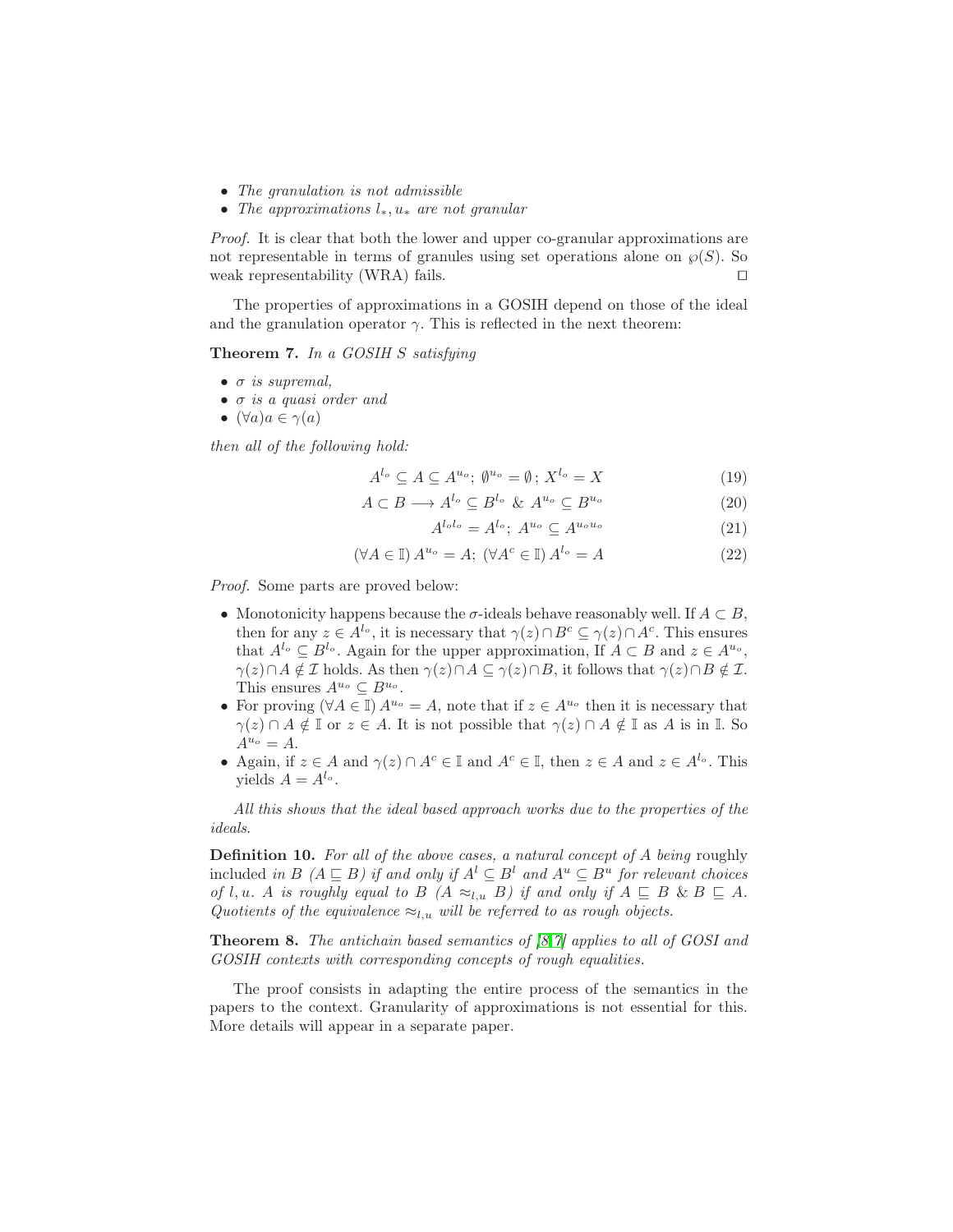# 5 Meanings of Generalization and Parallel Rough Universes

The generalizations of the classical definition of approximations derived from approximation spaces and general approximation spaces using ideals differ substantially from those that have been introduced in this research paper. Both possible meanings and properties differ substantially in a perspective that is formulated below. An extended example is also used to illustrate some of the concepts introduced in this paper.

In all algebras of arbitrary finite type, ideals can be viewed in second order perspectives as subsets satisfying closure and absorption conditions. Ideals can be described through first order conditions [\[22\]](#page-19-19) in some universal algebras with distinguished element 0 (that are *ideal determined*). In the latter case every ideal is always the 0-class of a congruence. In both cases, ideals behave like higher order zeros.

The following implication holds always in a GOSI for a point  $x \in S$ ,  $A \subseteq S$ and K being an ideal:

$$
\gamma x \subseteq A \longrightarrow \gamma x \cap A^c = \emptyset \longrightarrow \gamma x \cap A^c \subseteq K \tag{23}
$$

The same idea essentially extends to GOSIH where it is also possible to regard subsets of ideals as essential zeros.

But a subset of an ideal need not behave like a generalized zero in general. This statement is opposed to the *subset is part of a generalized zero*. But if every subset is contained in a minimal ideal, the restriction becomes redundant. In the absence of any contamination avoidance related impositions, the latter statement is justified only under additional conditions like the subset is part of a specific generalized zero. All this is behind the motivation for the definition of GOSIH. In the relational approximation contexts of [\[4](#page-19-1)[,5,](#page-19-2)[6\]](#page-19-3), subsets of generalized zeros are generalized zeros. Apart from wide differences in properties, major differences exist on the nature of ideals. Therefore if a property has little to do (in a structured way) with what something is not, then that something has the property in an approximate sense. The idea of little to do with or set no value of relative operations is intended to be captured by concepts of ideals.

If  $\sigma$ -ideals are seen as essentially empty sets, then they have a hierarchy of their own and function like definite entities. The  $\sigma$ -ideals under some weak conditions permit the following association. If A is a subset then it is included in the smallest  $\sigma$ -ideal containing it and a set of maximal  $\sigma$ -ideals contained in it. These may be seen as a representation of rough objects of a parallel universe.

This motivates the following definition:

**Definition 11.** In a GOSI  $S = \langle S, \sigma, \mathcal{G}, l, u \rangle$  in which  $\sigma$  is supremal every subset  $A \subseteq S$  can be associated with a set of maximal  $\sigma$ -ideals ( $\mu(A)$ ) contained in S and least  $\sigma$ -ideal  $\Upsilon(A)$  containing it. These will be termed parallel rough approximations and pairs of the form  $(a, b)$  (with  $a \in \mu(A)$  and  $b = \Upsilon(A)$ ) will be referred to as parallel rough objects. Elements of  $\mu(A)$  will be referred to as lower parallel approximation and  $\Upsilon(A)$  as the upper parallel approximation.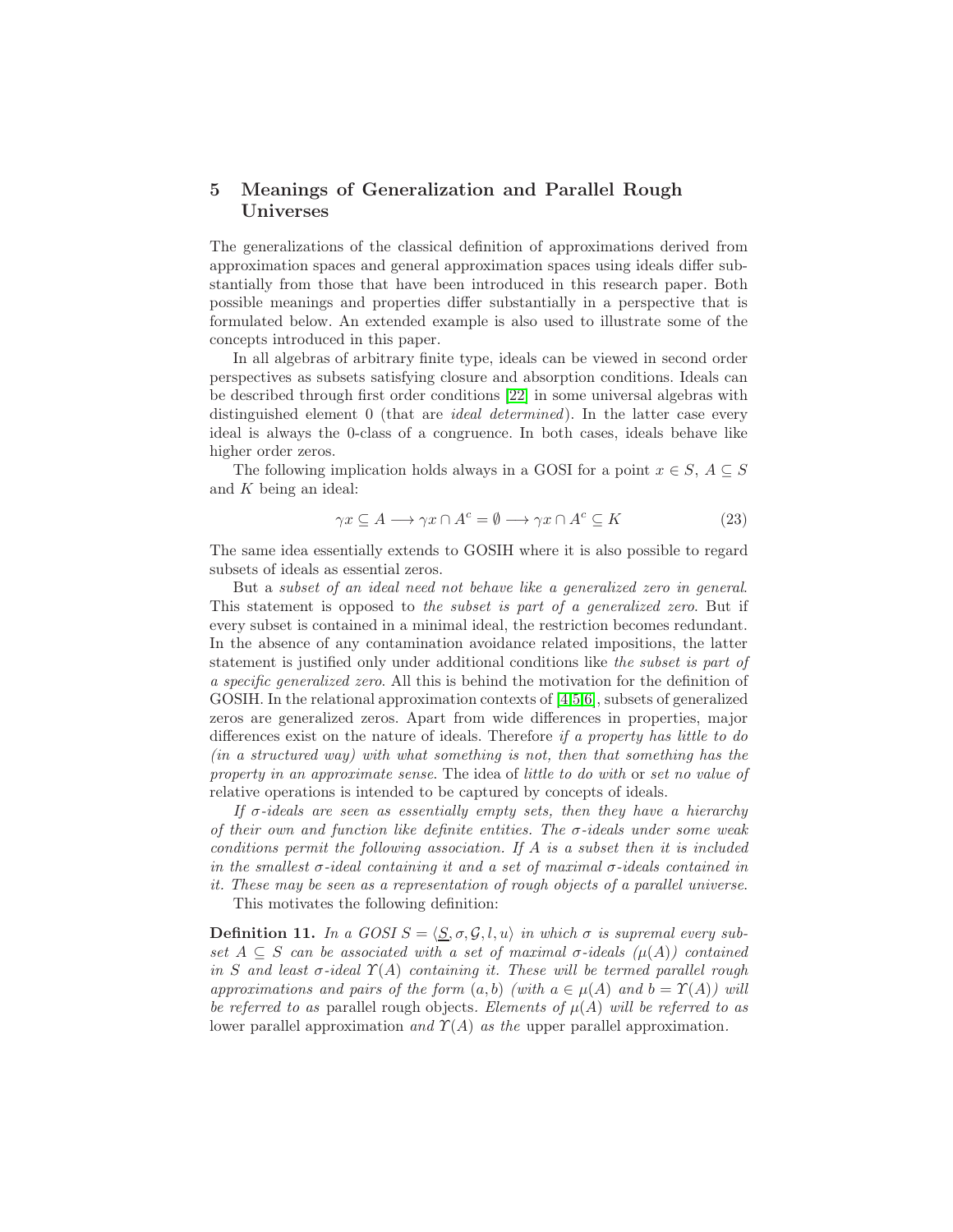The lower parallel approximations can be useful for improving the concept of GOSI with additional approximations because they refer to inclusion of worthless things. This is done next.

**Definition 12.** In a GOSI S with supremal  $\sigma$ , for any subset  $A \subseteq S$ , the strong lower and strong upper approximations will be as follows:

$$
A^{l_s} = \{x : x \in A \& \{\emptyset\} \subset \mu(\gamma(x) \cap A^c)\}\
$$
 (s-lower)

$$
A^{u_s} = \{a : a \in S \& \gamma(a) \cap A \subset \Upsilon(\gamma(a) \cap A)\} \cup A \tag{s-upper}
$$

**Proposition 5.** In a GOSI S, for any  $A \subseteq S$ , the following hold:

$$
A^{l_*} \subseteq A^{l_s} \subseteq A
$$

$$
A^{u_*} = A^{u_s}
$$

Proof. If  $\{\emptyset\} \subset \mu(\gamma(x) \cap A^c)$ , then there is at least one nonempty  $\sigma$ -ideal included in  $\gamma(x) \cap A^c$ . This does not imply that  $\gamma(x) \cap A^c$  is a  $\sigma$ -ideal, but the converse holds. So  $A^{l_*} \subseteq A^{l_s} \subseteq A$  follows.

For the second part, as  $\sigma$  is supremal,  $\gamma(a) \cap A \subset \Upsilon(\gamma(a) \cap A)$  ensures that  $\gamma(a) \cap A$  is not a  $\sigma$ -ideal. The converse is also true.  $A^{u_*} = A^{u_s}$  follows from this.

Often it can happen that objects/entities possessing some set of properties are not favored by objects/entities having some other set of properties. This meta phenomena suggests that anti chains on the collection of  $\sigma$ -ideals can help in associated exclusions and inclusions.

**Definition 13.** In a GOSI S, let  $\mathcal{O}$  be an antichain in  $\mathcal{I}_{\sigma}(S)$  and  $\mathcal{O}^+ = \{B :$  $B\in\mathcal{I}_{\sigma}(S)$  &  $(\exists C\in\mathcal{O})C\subseteq B$ ,  $\mathcal{O}^{-}=\mathcal{I}_{\sigma}(S)\setminus\mathcal{O}^{+}$ . For any subset  $X\subseteq S$ , the a-lower and a-upper approximations will be as follows:

$$
X^{l_a} = \{a : a \in X \& \gamma(a) \cap X^c \in \mathcal{O}^-\}\
$$
 (a-Lower)

$$
X^{u_a} = \{a : a \in S \& \gamma(a) \cap X \notin \mathcal{O}^-\} \cup X \tag{a-Upper}
$$

The resulting GOSIS of this form will be referred to as a GOSIS induced by the antichain O.

**Proposition 6.** In a GOSI S, for any  $X \subseteq S$  and nontrivial antichain A, the following hold:

$$
X^{l_a} \subseteq X^{l_*} \subseteq X
$$

$$
X^{u_*} \subseteq X^{u_a}
$$

### 5.1 Abstract Examples

Let  $S = \{a, b, c, e, f, g\}$ , and  $\sigma = \{(a, c), (a, e), (b, c), (b, e), (c, c), (c, b),$  $(e, a), (f, f)$ } be a binary relation on it. It is a not symmetric, transitive or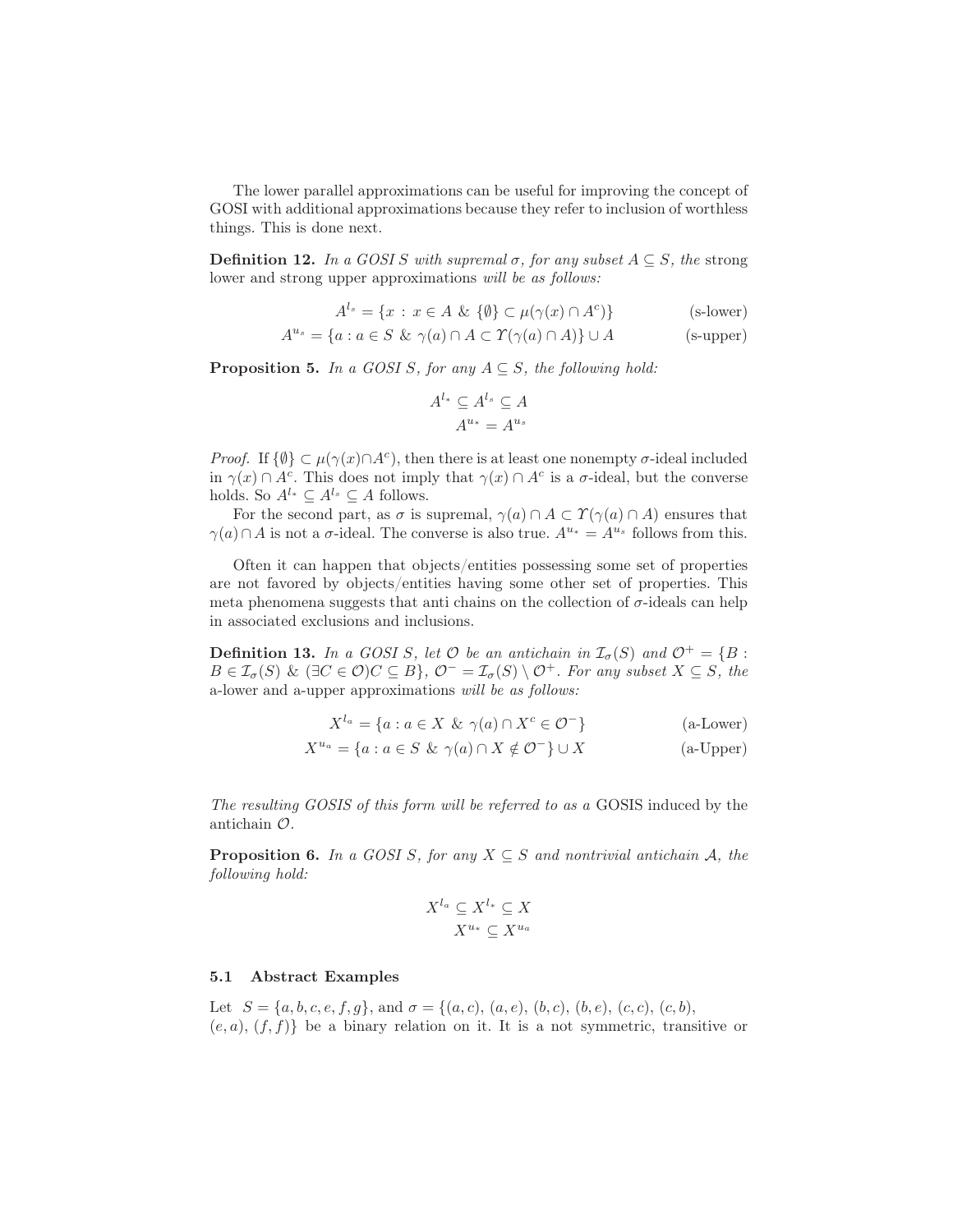| Pair $(x,z)$     | U(x, z) L(x, z) |               |
|------------------|-----------------|---------------|
| (a,b)            | $\{e,c\}$       |               |
| (a,c)            | ${c}$           | Ø             |
| (a,e)            | Ø               | Ø             |
| (b, c)           | ${c}$           | $\{c\}$       |
| (b,e)            | Ø               | Ø             |
| (c, e)           | Ø               | $\{a,b\}$     |
| $(*,f)$          | Ø               | Ø             |
| $(*,g)$          | Ø               | Ø             |
| H <sub>nn/</sub> |                 | $\Gamma \sim$ |

<span id="page-13-0"></span>Table 1. Upper and Lower Bounds

reflexive. In Table [1,](#page-13-0) the computed values of the set of upper bounds, lower bounds, and neighborhoods are presented. ∗ in the last two rows refers to any element from the subset  $\{a, b, c, e\}$ . Values of the form  $U(x, x)$  and  $L(x, x)$  have been kept in Table [2](#page-13-1) because they correspond to values of neighborhoods of  $\sigma$ .

In Table [2,](#page-13-1)  $\mathbf{U}(\mathbf{x}, \mathbf{x}) = [\mathbf{x}]^{\sigma}$  and  $\mathbf{L}(\mathbf{x}, \mathbf{x}) = [\mathbf{x}]_{\sigma}$ .

| $\mathbf x$    | $\mathbf{U}(\mathbf{x},\mathbf{x})$ | $L(\mathbf{x}, \mathbf{x})$ | $<\rm x>$ |
|----------------|-------------------------------------|-----------------------------|-----------|
| $\overline{a}$ | $\{c,e\}$                           | $\{e\}$                     | ${a}$     |
| h              | $\{c, e\}$                          | ${c}$                       | $\{b.c\}$ |
| $\overline{c}$ | $\{b,c\}$                           | $\{a, b, c\}$               | ${c}$     |
| $\epsilon$     | ${c}$                               | ${a,b}$                     | $\{c,e\}$ |
| f              | $\{f\}$                             | $\{f\}$                     | $\{f\}$   |
| $\overline{g}$ | Ø                                   | Ø                           | Ø         |
|                | ---<br>$\sim$                       | $\cdots$<br>$\mathbf{r}$    |           |

<span id="page-13-1"></span>Table 2. Neighborhoods

Given the above information, it can be deduced that

**Proposition 7.** In the context, the nontrivial  $\sigma$ - ideals are  $I_1 = \{a, b, e, c\}$  and  $I_2 = \{a, b, e, c, f\}$ 

If a co-granulation is defined as per  $\gamma(a) = \{b\}, \gamma(b) = \{g\}, \gamma(c) = \{c, a\},\$  $\gamma(e) = \{e\}, \gamma(f) = \{f\}, \gamma(g) = \{g, b, c\},\$  then the GOSI approximations of the set  $A = \{a, b\}$  can be computed to be  $A_*^l = \{b\}$  and  $A_*^u = \{a, b, c, g\}$ . For distinct lattice ideals many approximations of  $A$  by  $l_k$  and  $u_k$  can be computed.

GOSIH related computations of approximations are bound to be cumbersome even for four element sets and so have been omitted.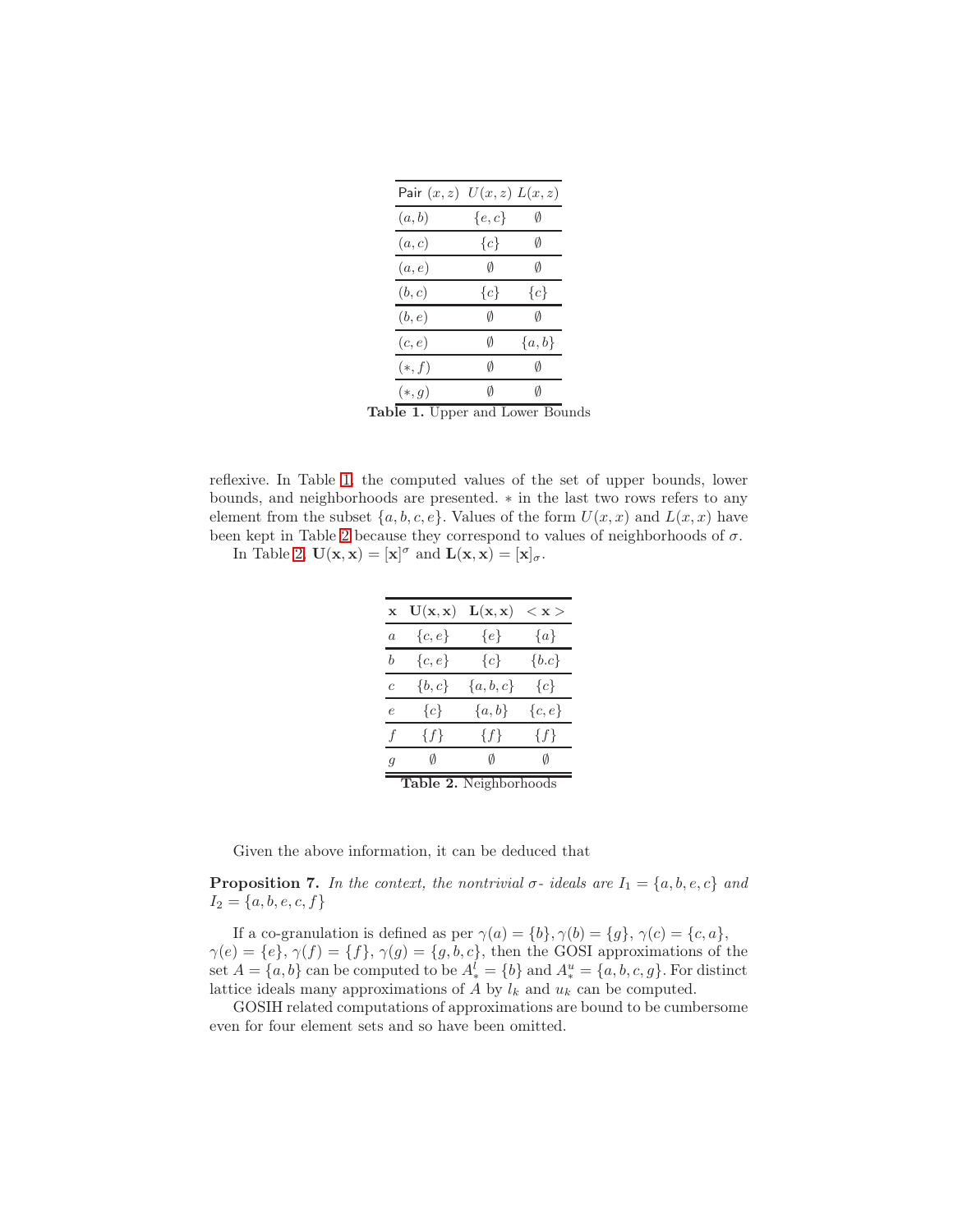### 5.2 Example: On Dating

Dating contexts can involve a huge number of variables and features. Expression of these depend substantially on the level of inclusion of diverse genders and sexualities in the actual context. A person's choice of pool of potential dates depends on factors including the person's sexuality.

People may decide on their potential dating pool by excluding parts of the whole pool and focusing on specific subsets. The operation of *excluding parts of* the pool often happens as a multi stage process involving progressive additions to desired features or confirmation of undesired features. This means that a person's construction of relative dating pools must be happening through rough approximations based on ideals. An ideal can include a number of features, but in general it can be impossible to collect all undesired features in a single ideal as then it would not correspond to anything remotely actualizable.

Typically actualizability depends on the reasoning strategies adopted by the person in question. It is not that everybody thinks in terms of concrete people with undesirable features and people with analogous features - abstraction can be in terms of feature sets. For example, some lesbian women prefer femme women. But concepts of femme and variants are very subjective in nature. Instances of such classification (or actualization) may depend on exclusion of many features like muscular build, but some features like tattoos may be desirable/optional. These kind of features may be in the general ideal in question.

### 6 Mereotopology and Approximations

In spatial mereology, spatial regions are associated with elements of a distributive lattice or a Boolean algebra and which in turn are intended to represent collections of regions with operations of aggregation and commonality. Over these binary contact relations C can be defined over them to represent instances of two regions sharing at least one point. Various constructions in the subfield are suited for the ideal based approach to rough approximations. In this section, some of the basic aspects and recent results are stated and connections with approximations are established. All this can be viewed as a new example for the theories invented/developed.

Some concepts and recent results of spatial mereology are mentioned first (see [\[23\]](#page-19-20)).

**Definition 14.** A contact relation C over a bounded distributive lattice  $L$  is a binary relation that satisfies

$$
Cab \longrightarrow 0 < a \ \& \ 0 < b \tag{C1}
$$

- $Cab \longrightarrow Cba$  (C2)
- $Cab \& b \leq e \longrightarrow Cae$  (C3)
- $Ca(b \vee e) \longrightarrow Cab \text{ or } Cae$  (C4)
	- $0 < a \wedge b \longrightarrow Cab$  (C5)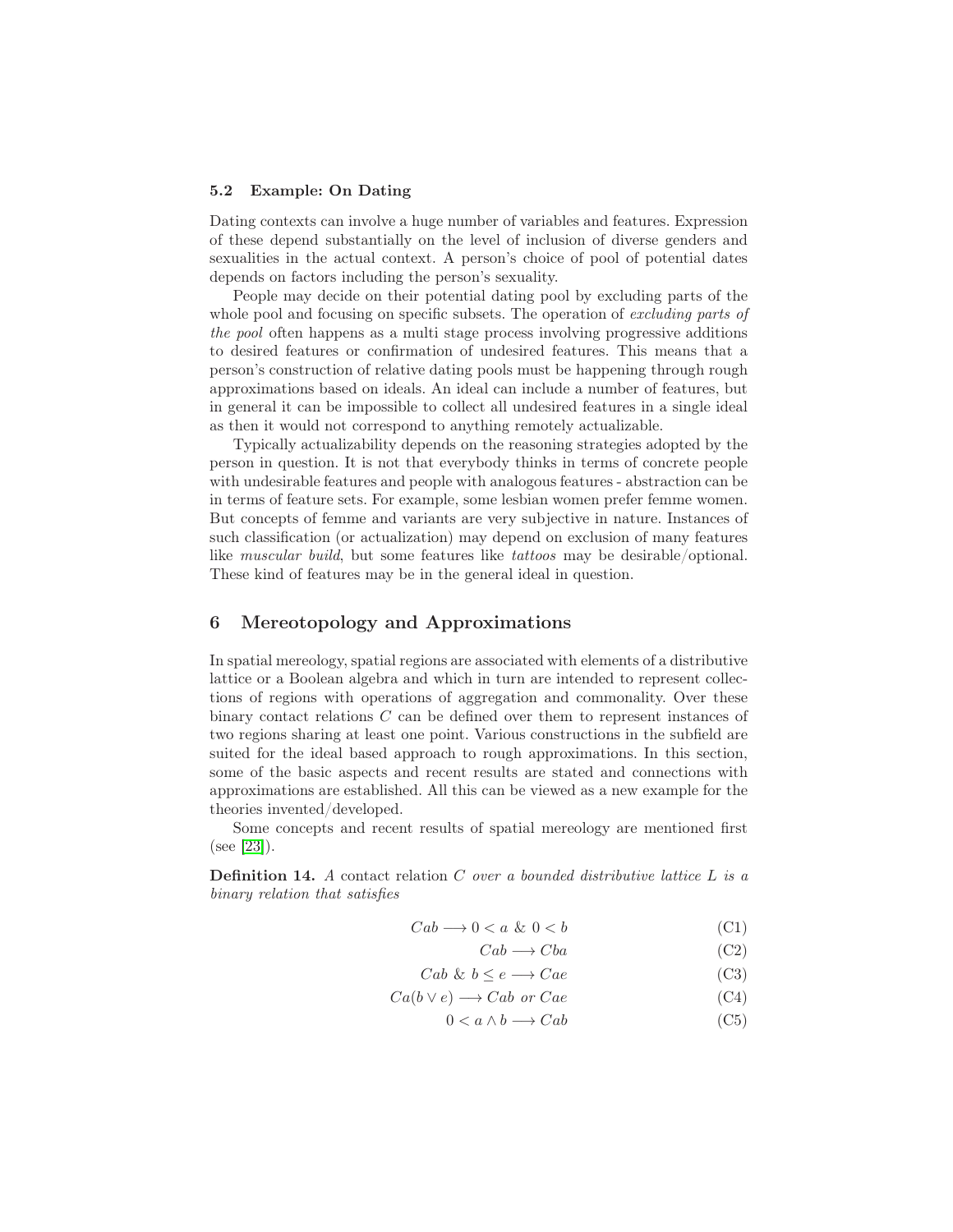If L is a Boolean algebra, then  $(L, C)$  is said to be a contact algebra. If C satisfies  $C1 - C4$  alone, then it is said to be a precontact relation and then  $(L, C)$  would be a precontact algebra.

C1 is also written as  $Cab \longrightarrow Ea \& Eb$  (for contact implies existence). C5 is basically the statement that overlap implies contact  $\mathbf{O}ab \longrightarrow Cab$ . The axioms yield  $C(a \vee b)e \longleftrightarrow Cae$  or  $Cbe$  and  $Cab \& a \leq u \& b \leq v \longrightarrow Cuv$ .

When temporal aspects of variation of C are permitted, the predicate for ontological existence E that is defined via Ea if and only if  $0 < a$  is too strong as non existence is equated with emptiness. In [\[24\]](#page-19-21), to handle variation of existence over time, concepts of actual existence, actual part of, actual overlap and actual contact have been proposed and developed. The actual existence predicate AE is one that satisfies

$$
AE(1) \& \neg AE(0) \tag{AE1}
$$

$$
AE(a) \& a \le b \longrightarrow AE(b) \tag{AE2}
$$

$$
AE(a \lor b) \longrightarrow AE(a) \text{ or } AE(b) \tag{AE3}
$$

Subsets of a Boolean algebra that satisfy AE1, AE2 and AE3 are called Grills. Every grill is a union of ultrafilters or an ultra filter.

A discrete space with actual points is a pair  $Z = (X, X^a)$  with X being a nonempty set and  $\emptyset \subset X^a \subset X$ . For  $H \subset X$ , let  $AE_Z(H)$  if and only if  $H \cap X^a \neq$  $\emptyset$ . If  $B(Z)$  is the Boolean algebra of all subsets over X, then  $(B(Z), AE_Z)$  would be a Boolean algebra with a predicate of actual existence. It is proved in [\[24\]](#page-19-21) that

**Theorem 9.** In Boolean algebras with predicate of actual existence  $(B, AE)$ , there exist a discrete space  $Z = (X, X^a)$  and an isomorphic embedding h:  $(B(Z), AE_Z) \longrightarrow (B, AE).$ 

On a Boolean algebra with an extra predicate for actual existence, it is possible to define the *actual contact* predicate or define the latter as a predicate  $C^a$ that satisfies the following axioms:

$$
C^a 11 \& C^a 00 \tag{Ca1}
$$

$$
C^a x b \longrightarrow C^a b x \tag{Ca2}
$$

$$
C^a x b \longrightarrow C^a x x \tag{Ca3}
$$

$$
C^a x b \& b \le z \longrightarrow C^a x z \tag{Ca4}
$$

$$
C^{a}x(b \vee e) \longrightarrow C^{a}xb \text{ or } C^{a}xe \qquad (Ca5)
$$

It is also possible to define a unary predicate AC via  $AC(x)$  if and only if  $C^a x x$ .

A subset H of a contact algebra B is a *clan* if it is a grill that satisfies  $CL$ :  $(\forall a, b \in H) Cab$ , while a subset H of a precontact algebra B is an *actual clan* if it is a grill that satisfies ACL:  $(\forall a, b \in H) C^a ab$ .

Associated collections of all clans and actual clans will respectively be denoted by  $CL(B)$  and  $CL^a(B)$  respectively. It can be shown that  $CL^a(B) \subseteq$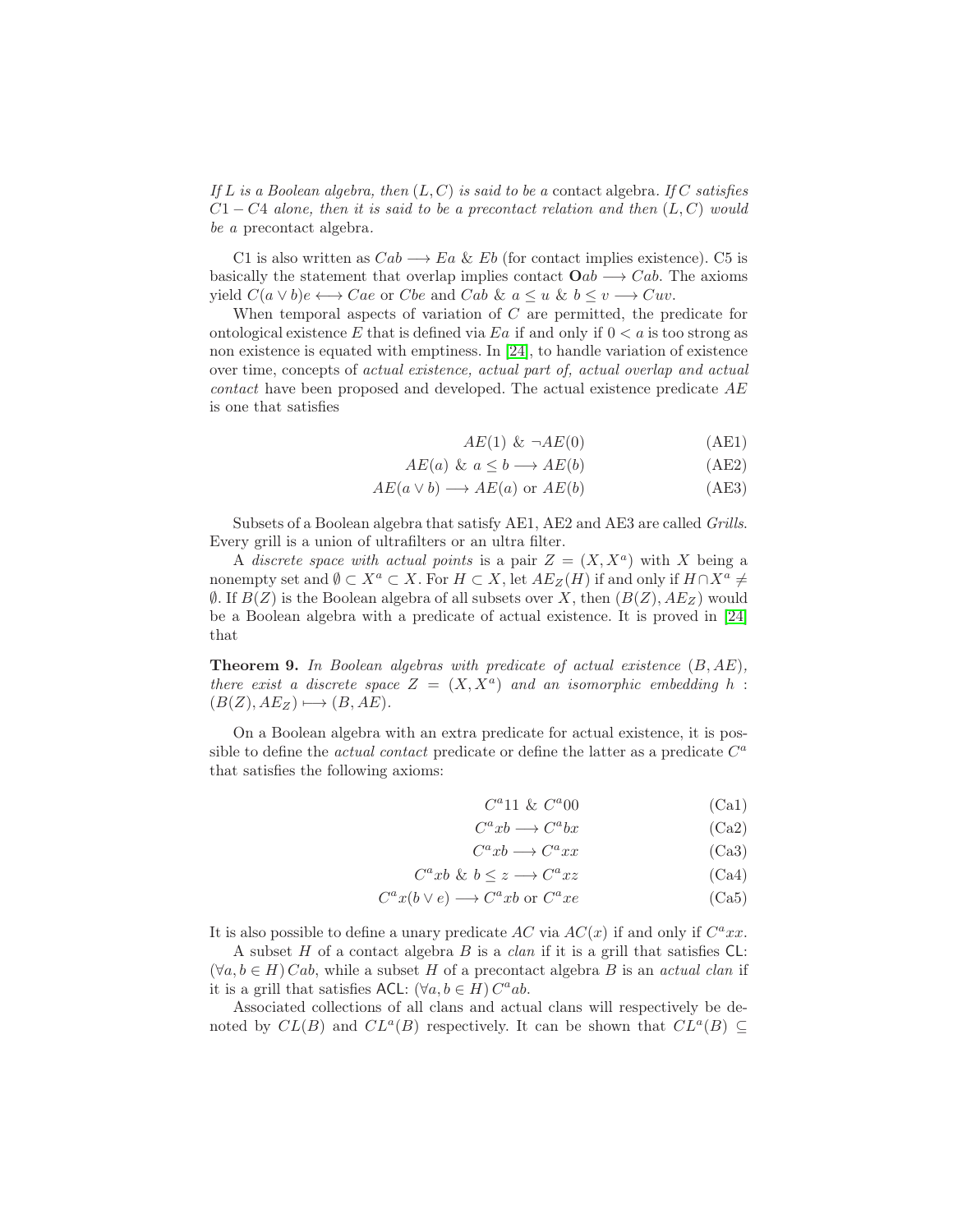$CL(B)$  in general. If Z is the set of all ultrafilters  $\mathcal{F}_u(B)$  and  $R^a$  is the canonical relation for  $C^a$  defined by

 $R^a UV$  if and only if  $(\forall x \in U)(\forall b \in V) C^a x b$ 

The canonical relation R for C is defined in the same way. An ultra filter U is *reflexive* if  $R^a U U$  and all reflexive ultrafilters are actual clans.  $R^a$  is a nonempty, symmetric and quasi-reflexive relation while  $R$  is a reflexive and symmetric relation (Quasi reflexivity is  $R^a b e \longrightarrow R^a b b$ ). All of the following are proved in [\[24\]](#page-19-21):

**Proposition 8.** • RUV if and only if  $R^aUV$  or  $U = V$ .

- Every clan (resp. actual clan) is a union of nonempty sets of mutually Rrelated (resp.  $R^a$ -related) ultrafilters.
- All ultrafilters contained in an actual clan are reflexive ultrafilters while any ultra filter contained in a clan is an actual clan or a non-reflexive ultra filter.
- $C^a$ be if and only if  $(\exists G \in CL_a(B))$ b,  $e \in G$ .

### 6.1 New Approximations

All of the definitions and results in this subsection are new and differ fundamen-tally from the approach in [\[25\]](#page-19-22). If  $(X, X^a)$  is the discrete space associated with a Boolean algebra with actual contact  $(B, C^a)$  and  $\gamma : X \longmapsto \wp(X^a)$  is a map then approximations in  $B$  can be defined in at least two different ways (for a fixed actual clan  $K \in CL_a(B)$ :

$$
A^{l_a} = \{x : x \in A \& \gamma(x) \cap A^c \notin K\}\
$$
 (CG-Lower)

$$
A^{u_a} = \{x : x \in X \& \gamma(x) \cap A \in K\} \cup A
$$
 (CG-Upper)

$$
A^{l_g} = \bigcup \{ \gamma(x) : \gamma(x) \cap A^c \notin K \} \cap A \tag{G-Lower}
$$

$$
A^{u_g} = \bigcup \{ \gamma(x) : \gamma(x) \cap A \in K \} \cup A \tag{G-Upper}
$$

$$
A^{l_c} = \bigcup \{ H : H \cap A^c \notin K \} \cap A \tag{Clan-Lower}
$$

$$
A^{u_c} = \bigcup \{ H : H \in K \& H \cap A \neq \emptyset \} \cup A
$$
 (Can-Upper)

The properties of these approximations depend to a substantial extent on the definition of  $\gamma$  used. One possibility is to use the actual-contact relation or a derived mereotopological relation. In the present author's view some meaningful phrases are the things in actual contact with, the things in contact with, the most common things that become in actual contact by, the things that become in actual contact by, and the relative wholes determined by. The first of these can be attempted with the neighborhoods generated by  $C^a$  itself in the absence of additional information about the context.

One practical context where approximations of the kind can be relevant is in the study of handwriting of people. Many kinds of variations in the handwriting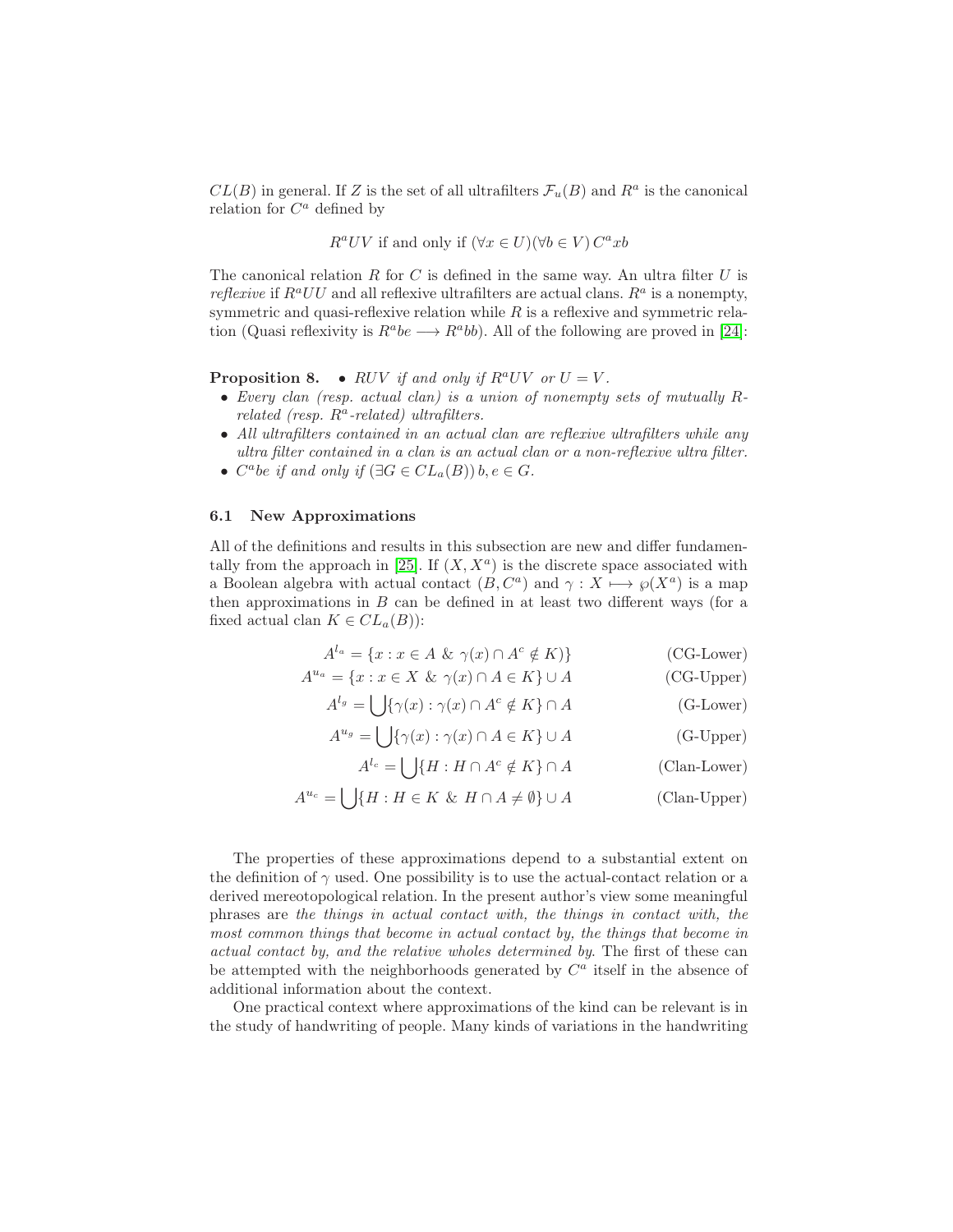of people (especially of morphological subunits and their relative placement) can be found over time, location and media used.

So if  $\gamma$  is defined as per  $(\forall x)\gamma(x) = [x]_{C^a} = \{b : C^a b x\}$ , then the context becomes a specific instance of a GOSI in which the ideals are also regulated by C. If instead  $\gamma(x) = \langle x \rangle$  holds, then it is provable that:

Theorem 10. All of the following hold (in the context of this subsection) for any two elements of the Boolean algebra with actual contact when  $\gamma(x) = \langle x \rangle$ 

$$
A^{l_a} \subseteq A \subseteq A^{u_a}; \ \emptyset^{u_a} = \emptyset = \emptyset^{l_a}; \ X^{l_a} = X = X^{u_a} \tag{24}
$$

$$
A \subset B \longrightarrow A^{l_a} \subseteq B^{l_a} \& A^{u_a} \subseteq B^{u_a} \tag{25}
$$

$$
A^{l_a l_a} = A^{l_a}; \ A^{u_a u_a} = A^{u_a} \tag{26}
$$

$$
(A \cap B)^{l_a} = A^{l_a} \cap B^{l_a}; \ (A \cup B)^{l_a} \supseteq A^{l_a} \cup B^{l_a} \tag{27}
$$

$$
(A \cup B)^{u_a} = A^{u_a} \cup B^{u_a}; \ (A \cap B)^{u_a} \subseteq A^{u_a} \cap B^{u_a}
$$
 (28)

Proof. Note that actual clans determine specific subclasses of ideals. So all of the above properties follow from results of Section [3](#page-4-0)

Theorem 11. All of the following hold (in the context of this subsection) for any two elements of the Boolean algebra with actual contact when  $\gamma(x) = [x]_{C^a} =$  $[x]$  (for short)

$$
A^{l_a} \subseteq A \subseteq A^{u_a} \tag{29}
$$

$$
\emptyset^{u_a} = \emptyset = \emptyset^{l_a}; \ X^{l_a} = X = X^{u_a} \tag{30}
$$

$$
A \subset B \longrightarrow A^{l_a} \subseteq B^{l_a} \& A^{u_a} \subseteq B^{u_a} \tag{31}
$$

*Proof.* •  $A^{l_a} \subseteq A \subseteq A^{u_a}$  follows from definition.

- $X^{l_a} = \{b : b \in X \mid b \mid \cap \emptyset \notin K\} = X$
- If  $A \subset B$ , then  $(\forall b \in A^{l_a}) [b] \cap A^c \in K^c$  and  $[b] \cap B^c \subseteq [b] \cap A^c$ . Since  $K^c$  is an ideal, it follows that  $A^{l_a} \subseteq B^{l_a}$ .

If  $b \in A^{u_a}$ , then  $[b] \cap A \in K$ . Also  $[b] \cap A \subseteq [b] \cap B$ . But K is a union of ultrafilters, so  $[b] \cap B \in K$  and consequently  $b \in B^{u_a}$ .

$$
\qquad \qquad \Box
$$

Since the basic duality theorems for actual contact algebras (and contact algebras in particular) are in place[\[24\]](#page-19-21), the duality/inverse problem of such algebras enhanced with approximation operators may be solvable with ease. In the present author's opinion, the following formalism would be optimal:

Problem 1 (Inverse Problem). Given an algebraic system of the form  $A = \langle B, C^a, l_a, u_a \rangle$  with  $B, C_a$  being an actual contact algebra and  $l_a, u_a$  are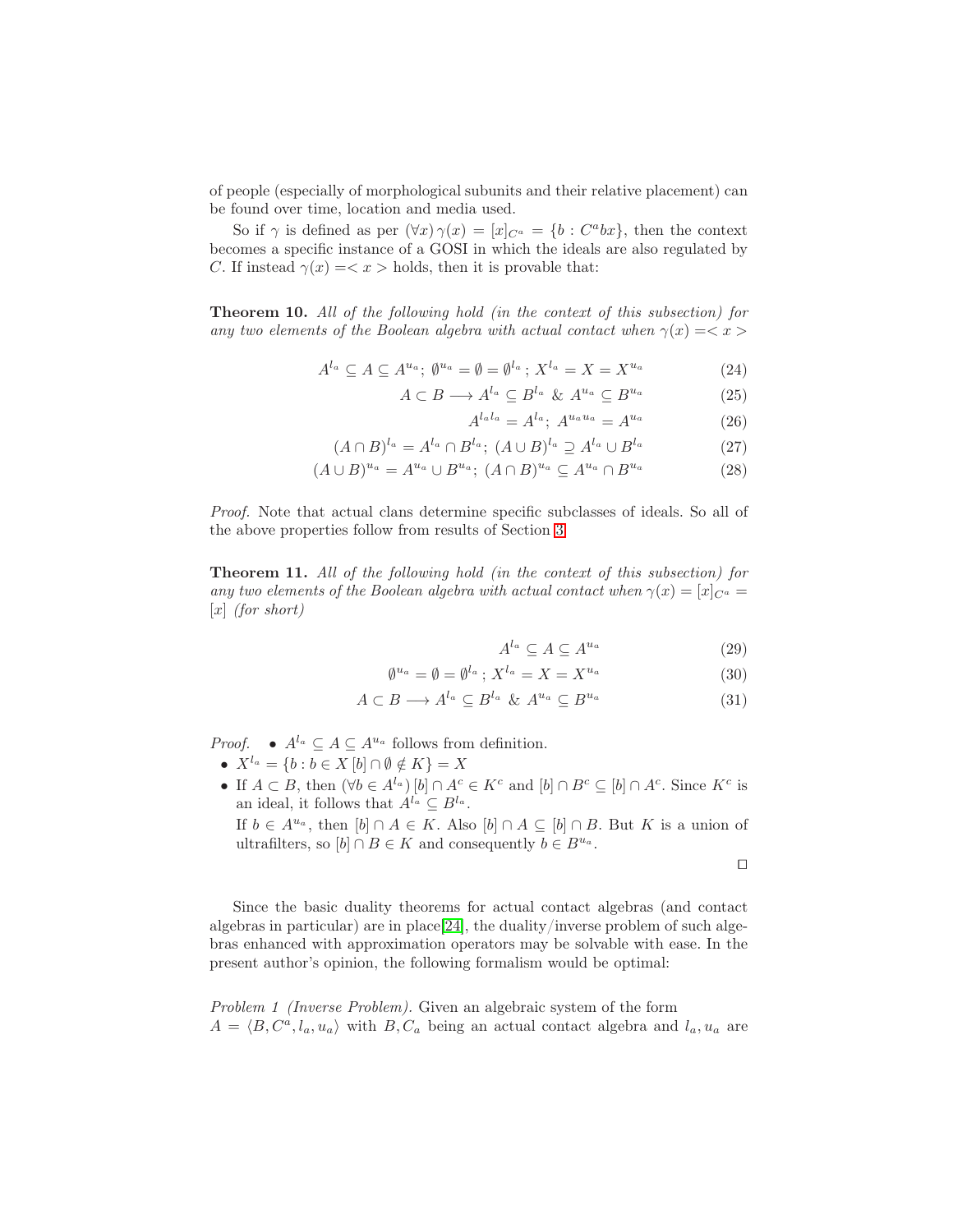unary operations satisfying:

$$
(\forall z) \, z^{l_a} \subseteq z \subseteq z^{u_a} \tag{32}
$$

$$
0^{u_a} = 0 = 0^{l_a}; \, 1^{l_a} = 1 = 1^{u_a} \tag{33}
$$

$$
(\forall z, v) \left( z \subset v \longrightarrow a^{l_a} \subseteq v^{l_a} \& z^{u_a} \subseteq v^{u_a} \right) \tag{34}
$$

$$
(\forall z) z^{l_a l_a} = z^{l_a} \tag{35}
$$

$$
(\forall z) \, z^{u_a} \subseteq z^{u_a u_a} \tag{36}
$$

under what additional conditions does there exist a neighborhood operator  $\gamma$ and an actual clan K that permit a definition of the operators  $l_a, u_a$  according to

$$
z^{l_a} = \{x : x \in z \& \gamma(x) \cap z^c \notin K)\}\
$$
 (CG-Lower)

$$
z^{u_a} = \{x : x \in B \& \gamma(x) \cap z \in K\} \cup z \tag{CG-Upper}
$$

# Further Directions and Remarks

In this research, a relatively less explored area in the construction of point wise approximations by ideals has been investigated from new perspectives by the present author. The previously available theory has been streamlined and the meaning of approximations in the approach has been explained. A concept of co-granular approximations has been introduced to explain the generation of related approximations including the popular point wise rough approximations. Further

- the methodology is generalized to specific modifications of granular operator spaces [\[7](#page-19-4)[,8\]](#page-19-5) (called co-granular operator spaces) and in particular to lattices generated by collections of sets and lattice ideals,
- the restrictions to general approximation spaces are relaxed,
- knowledge interpretation in the contexts are proposed.
- few meaningful examples and application areas have been proposed,
- ideal based rough approximations are shown to be natural in spatial mereological contexts and
- related inverse problems are posed.

In a forthcoming paper, the fine details of the mentioned antichain based semantics and other algebraic semantics will be considered by the present author.

## <span id="page-18-0"></span>References

- 1. Mani, A.: Dialectics of Counting and the Mathematics of Vagueness. In Peters, J.F., Skowron, A., eds.: Transactions on Rough Sets , LNCS 7255. Volume XV. Springer Verlag (2012) 122–180
- <span id="page-18-1"></span>2. Pagliani, P., Chakraborty, M.: A Geometry of Approximation: Rough Set Theory: Logic, Algebra and Topology of Conceptual Patterns. Springer, Berlin (2008)